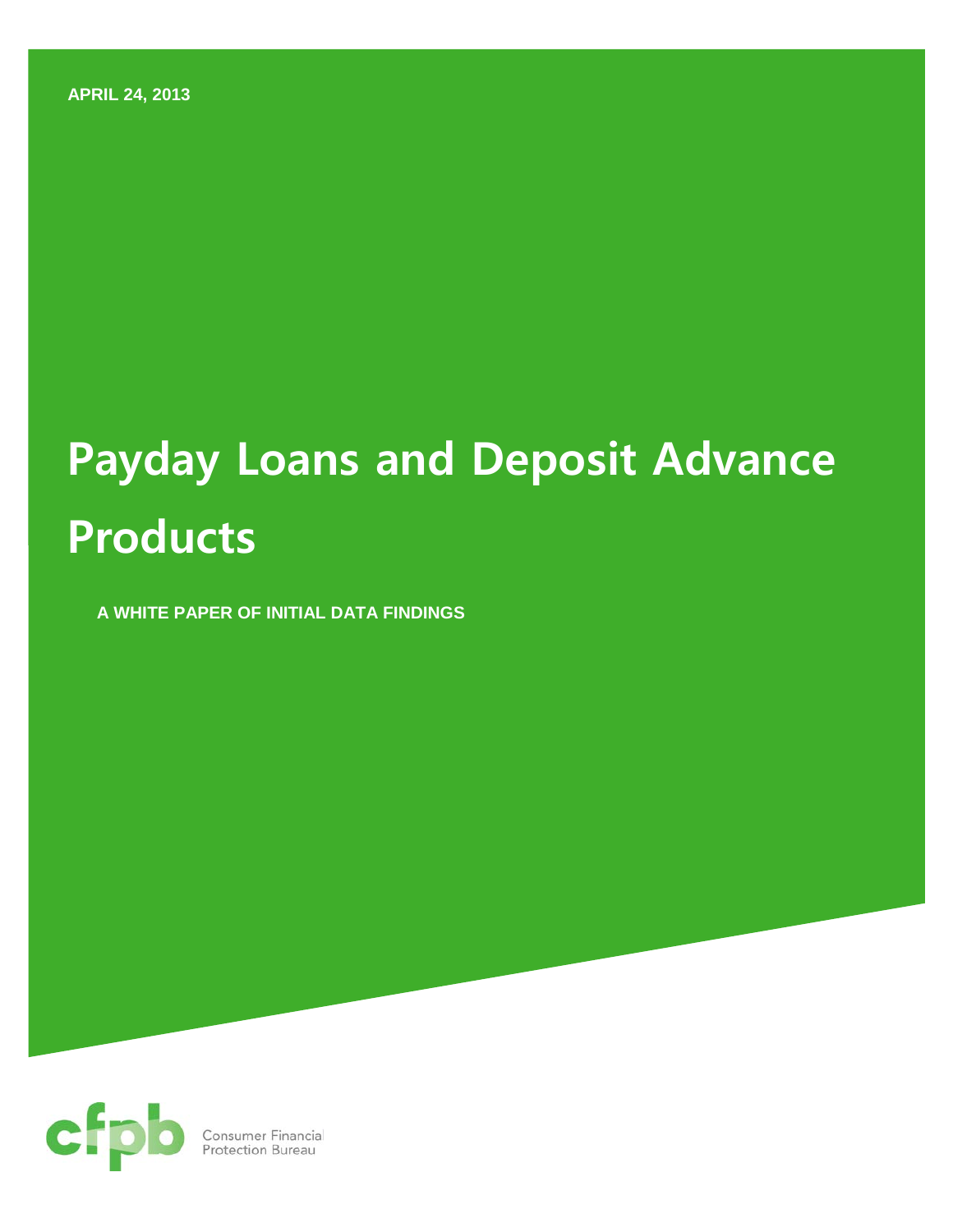# Table of Contents

| 1. |                                                         |  |
|----|---------------------------------------------------------|--|
| 2. |                                                         |  |
|    |                                                         |  |
|    |                                                         |  |
| 3. |                                                         |  |
|    | 3.1                                                     |  |
|    |                                                         |  |
|    |                                                         |  |
|    |                                                         |  |
|    |                                                         |  |
|    |                                                         |  |
|    |                                                         |  |
|    |                                                         |  |
|    |                                                         |  |
|    |                                                         |  |
|    | 3.2.5. Deposit Advance Use and Overdraft/NSF Activity40 |  |
|    |                                                         |  |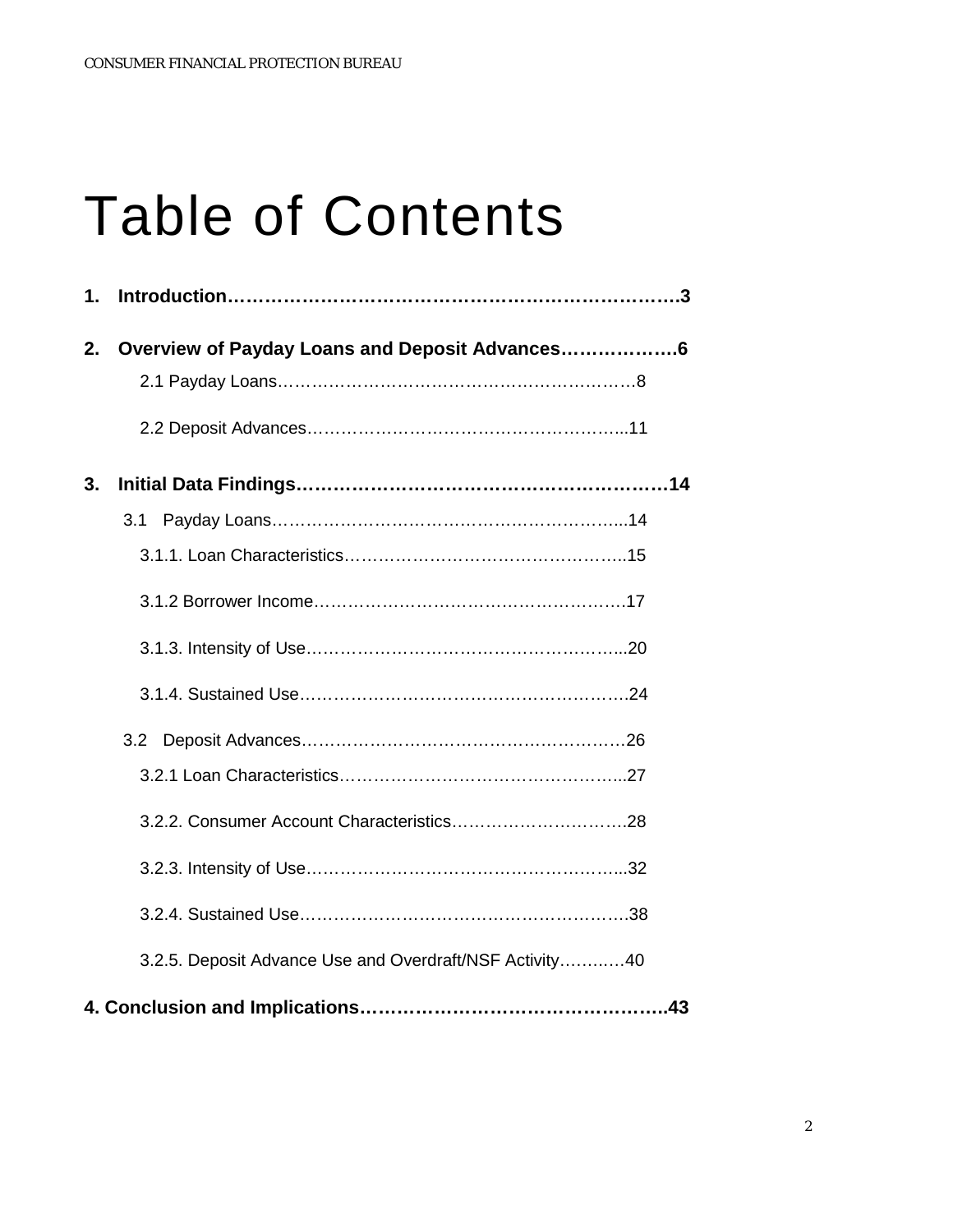# 1. Introduction

During the past year, the Consumer Financial Protection Bureau (CFPB) has engaged in an indepth review of short-term small dollar loans, specifically payday loans extended by nondepository institutions and deposit advance products offered by a small, but growing, number of depository institutions to their deposit account customers. This review began with a field hearing held in Birmingham, Alabama in January 2012. At that event, CFPB Director Richard Cordray noted that "the purpose of th[e] field hearing, and the purpose of all our research and analysis and outreach on these issues, is to help us figure out how to determine the right approach to protect consumers and ensure that they have access to a small loan market that is fair, transparent, and competitive." Director Cordray went on to state that "[t]hrough forums like this and through our supervision program, we will systematically gather data to get a complete picture of the payday market and its impact on consumers," including how consumers "are affected by long-term use of these products."[1](#page-0-0) 

Both at the field hearing and in response to a subsequent request for information, the CFPB heard from consumers who use these products.<sup>[2](#page-2-0)</sup> On one hand, some consumers provided favorable responses about the speed at which these loans are given, the availability of these loans for some consumers who may not qualify for other credit products, and consumers' ability to use these loans as a way to avoid overdrawing a deposit account or paying a bill late. On the other hand, consumers raised concerns such as the risk of being unable to repay the loan while still having enough money left over for other expenses, the high cost of the loan, and aggressive debt collection practices in the case of delinquency or default.

These discussions and submissions underscore the importance of undertaking a data-driven analysis of the use of these products and the longer-term outcomes that borrowers experience. Because Congress authorized the CFPB to supervise both depository and non-depository institutions, over the past year we have been able to obtain data from a number of market

<span id="page-2-1"></span> $\overline{a}$ 

<sup>1</sup> The full transcript of Director Cordray's speech is available a[t http://www.consumerfinance.gov/speeches/remarks](http://www.consumerfinance.gov/speeches/remarks-by-richard-cordray-at-the-payday-loan-field-hearing-in-birmingham-al/)[by-richard-cordray-at-the-payday-loan-field-hearing-in-birmingham-al/.](http://www.consumerfinance.gov/speeches/remarks-by-richard-cordray-at-the-payday-loan-field-hearing-in-birmingham-al/)

<span id="page-2-0"></span><sup>2</sup> Comments received in response to this request for information are available for review at [http://www.regulations.gov/#!searchResults;rpp=25;po=0;s=cfpb-2012-0009.](http://www.regulations.gov/#!searchResults;rpp=25;po=0;s=cfpb-2012-0009)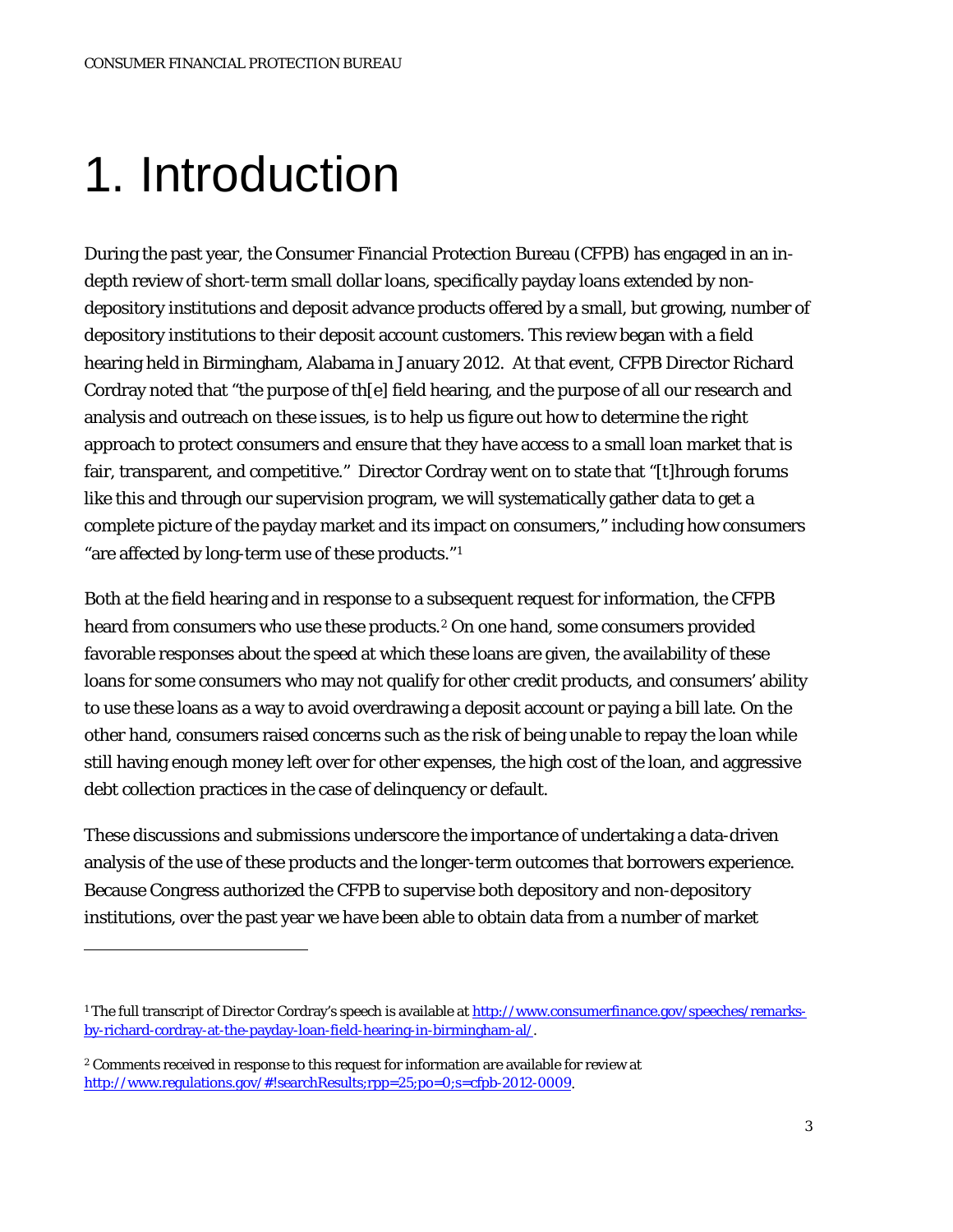participants that offer either deposit advance products or payday loans. At the same time, the CFPB has been conducting an in-depth review of overdraft products and practices, which some consumers may also use to meet financial shortfalls. The CFPB plans to issue a preliminary report based on the results of that study shortly.

This white paper summarizes the initial findings of the CFPB's analysis of payday loans and deposit advances. It describes the features of typical payday loan and deposit advance products. The paper then presents initial findings using supervisory data the CFPB has obtained from a number of institutions that provide these products.<sup>[3](#page-2-1)</sup> The analysis reported here reflects considerations needed to preserve the confidentiality of the institutions that provided the information used in this paper.

The CFPB has a statutory obligation to promote markets that are fair, transparent, and competitive. Consequently, this white paper has two primary purposes. First, we seek to provide information that may facilitate discussion of policy issues around a shared set of facts. Second, we seek to provide market participants with a clear statement of the concerns our analysis raises.

The CFPB recognizes that demand exists for small dollar credit products. These types of credit products can be helpful for consumers if they are structured to facilitate successful repayment without the need to repeatedly borrow at a high cost. However, if the cost and structure of a particular loan make it difficult for the consumer to repay, this type of product may further impair the consumer's finances. A primary focus is on what we term "sustained use"—the longterm use of a short-term high-cost product evidenced by a pattern of repeatedly rolling over or consistently re-borrowing, resulting in the consumer incurring a high level of accumulated fees.[4](#page-3-0)

<span id="page-3-1"></span><sup>3</sup> The CFPB considers all supervisory information to be confidential. Consistent with CFPB's rules, the data findings presented in the white paper do not directly or indirectly identify the institutions or consumers involved. See CFPB's final rule on the *Disclosure of Records and Information,* 12 C.F.R. § 1070.41(c)*.*

<span id="page-3-0"></span><sup>4</sup> For purposes of this white paper, sustained use is not measured only by the number of loans that are taken by a consumer over a certain period of time, but the extent to which loans are taken on a consecutive or largely uninterrupted basis. For example, one consumer who takes out six loans in a year may do so on a sporadic basis, paying back each loan when due, and taking significant breaks between each use. Another consumer might also have taken out six loans, but sequentially with little or no break between periods of indebtedness. The latter scenario would be more indicative of sustained use than the former.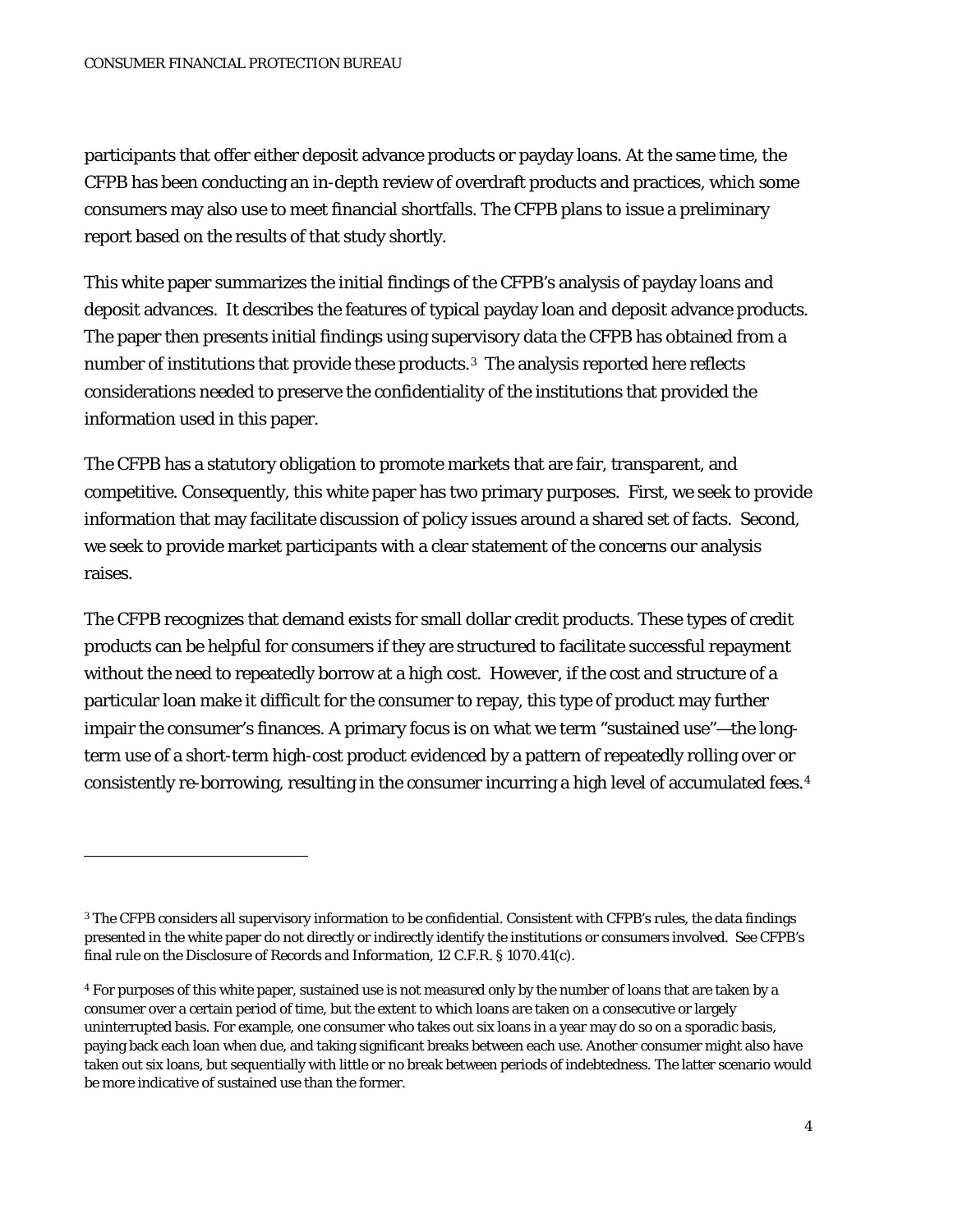The findings reported in this white paper indicate that these risks exist for a sizable segment of consumers who use these products.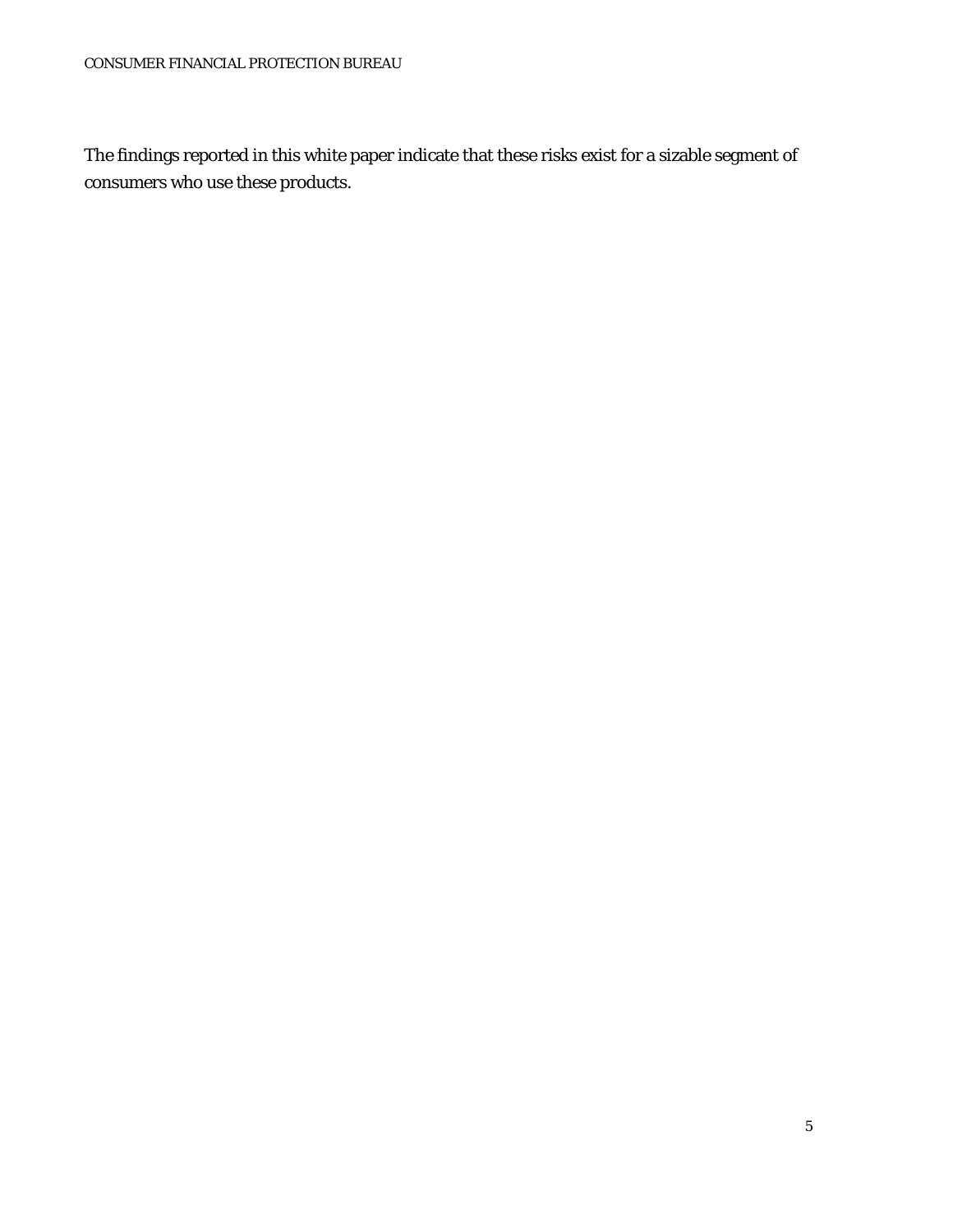# 2. Overview of Payday Loans and Deposit Advances

Given the general similarities in structure, purpose, and the consumer protection concerns these products raise, this paper provides a parallel analysis of payday loans and deposit advances.<sup>5</sup>

Payday loans offered by non-depository institutions and deposit advances offered by certain depository institutions are generally marketed as a way to bridge unexpected financial shortfalls between paychecks, receipt of benefits, or other sources of income. The products provide ready access to funds for a short period of time with very limited underwriting. Rather than charging a periodic interest rate which would generate a dollar cost that depends on the amount of time the debt is outstanding, payday and deposit advance lenders charge a set fee that is based upon the amount borrowed and does not vary with loan duration. [6](#page-5-0)

Payday loans are typically structured with a single balloon payment of the amount borrowed and fees, timed to coincide with the borrower's next payday or other receipt of income.Loans are repaid at the storefront or—in the event the borrower does not return to the storefront repayment may be initiated by the lender by presenting the consumer's personal check or effecting a pre-authorized electronic debit of the consumer's deposit account.<sup>[7](#page-5-1)</sup>

Deposit advances are offered by a small number of depository institutions to certain deposit account holders who have recurring electronic deposits, such as a direct deposit of their

<span id="page-5-2"></span><sup>5</sup> The descriptions of payday loans and deposit advances provided in this section reflect market research and do not imply that the CFPB has necessarily approved or critiqued any particular aspects of the features or operation of these products from a regulatory or supervisory standpoint.

<span id="page-5-0"></span><sup>&</sup>lt;sup>6</sup> Some states have minimum loan durations as part of their payday lending laws. Depository institutions offering deposit advances may have internal policies that affect the minimum amount of time an advance is outstanding.

<span id="page-5-1"></span><sup>7</sup> Originally offered only by storefront lenders, these loans are now increasingly offered online. Online payday loans are discussed in more depth at the end of Section 2.1 on payday loans, but are not the focus of this white paper.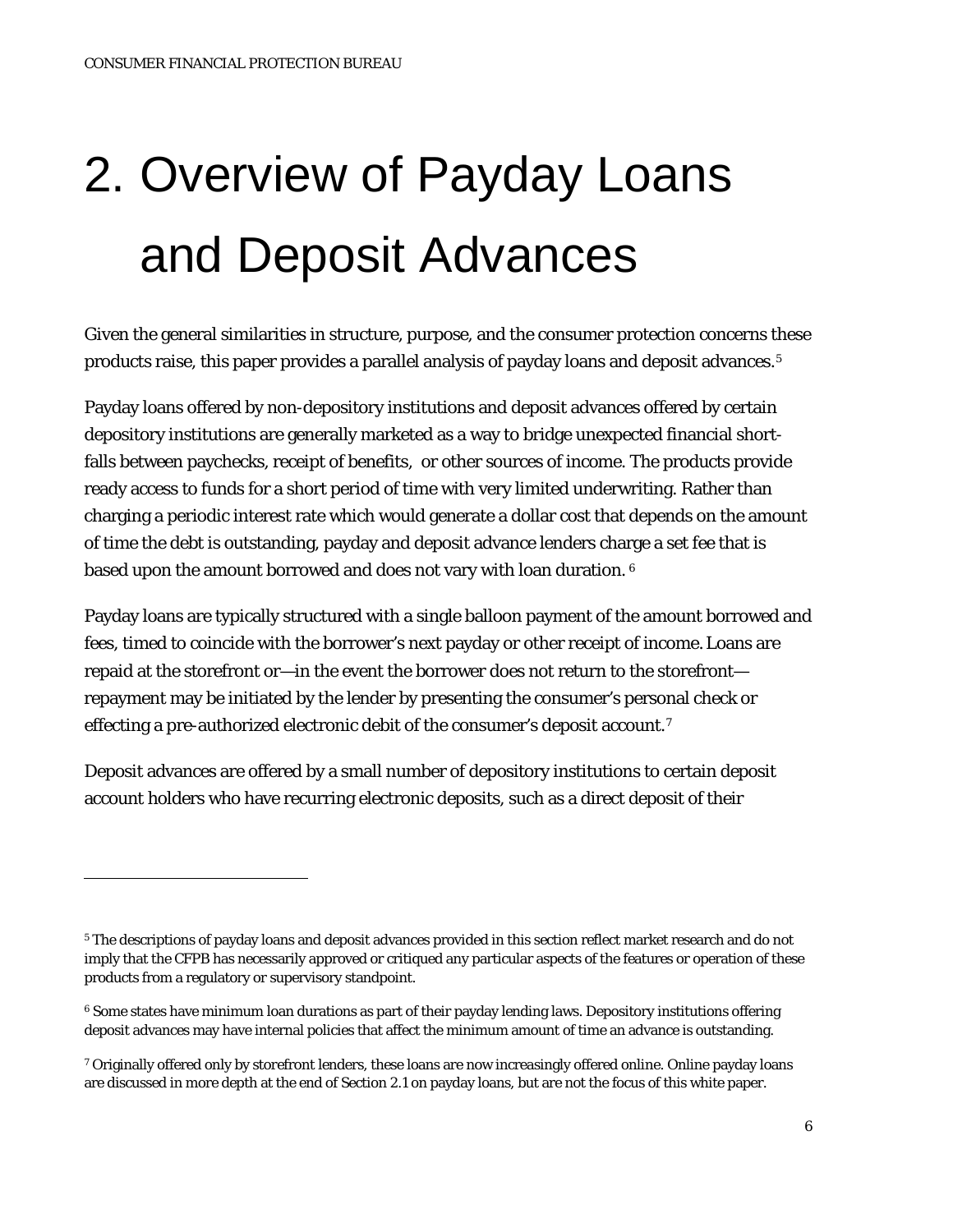paycheck, to their accounts.[8](#page-5-2) Like payday loans, deposit advances are typically structured as short-term loans. However, deposit advances do not have a predetermined repayment date. Instead, deposit advance agreements typically stipulate that repayment will automatically be taken out of the borrower's next qualifying electronic deposit. Deposit advances are typically requested through online banking or over the phone, although at some institutions they may be requested at a branch.

Despite the general similarities between payday loans and deposit advances, particularly in the consumer protection issues they raise, there are significant differences in delivery costs and credit risk as those products are typically structured today.

Available data indicate that storefront payday lenders have significant fixed costs associated with customer acquisition and with the operation of retail storefront locations.<sup>[9](#page-6-0)</sup> Although storefront lenders generally require borrowers to provide a personal check or debit authorization, both the credit extensions and loan repayments typically take place at the storefront. There is less available information regarding the costs of offering a deposit advance product. However, the product is offered only to existing customers and is an automated feature of a deposit account, akin to linking a deposit account to a line of credit.

Payday lending also involves somewhat greater credit risk than a deposit advance. The payday lender is dependent upon information it can obtain from the borrower or from external sources to assess the borrower's likelihood of repayment. With deposit advance, the depository institution has insight into the customer's flow of funds over a period of time before extending eligibility to the customer. Furthermore, similar to standard overdraft coverage, depository institutions can immediately debit incoming funds (certain electronic deposits in the case of deposit advances) to obtain the repayment of an advance, before paying other transactions that occur on the same day. Payday industry data indicate loss rates of around 5% of loan

<sup>8</sup> We use the term "depository institution" throughout this white paper to generally refer to both banks and credit unions. "Deposit account" refers to checking accounts offered by a bank and share draft accounts offered by a credit union.

<span id="page-6-0"></span><sup>9</sup> For a more detailed discussion of storefront payday economics, see Flannery, Mark, and Katherine Samolyk, *Scale Economies at Payday Loan Stores*, Proceedings of the Federal Reserve Bank of Chicago's 43rd Annual Conference on Bank Structure and Competition (May 17, 2007).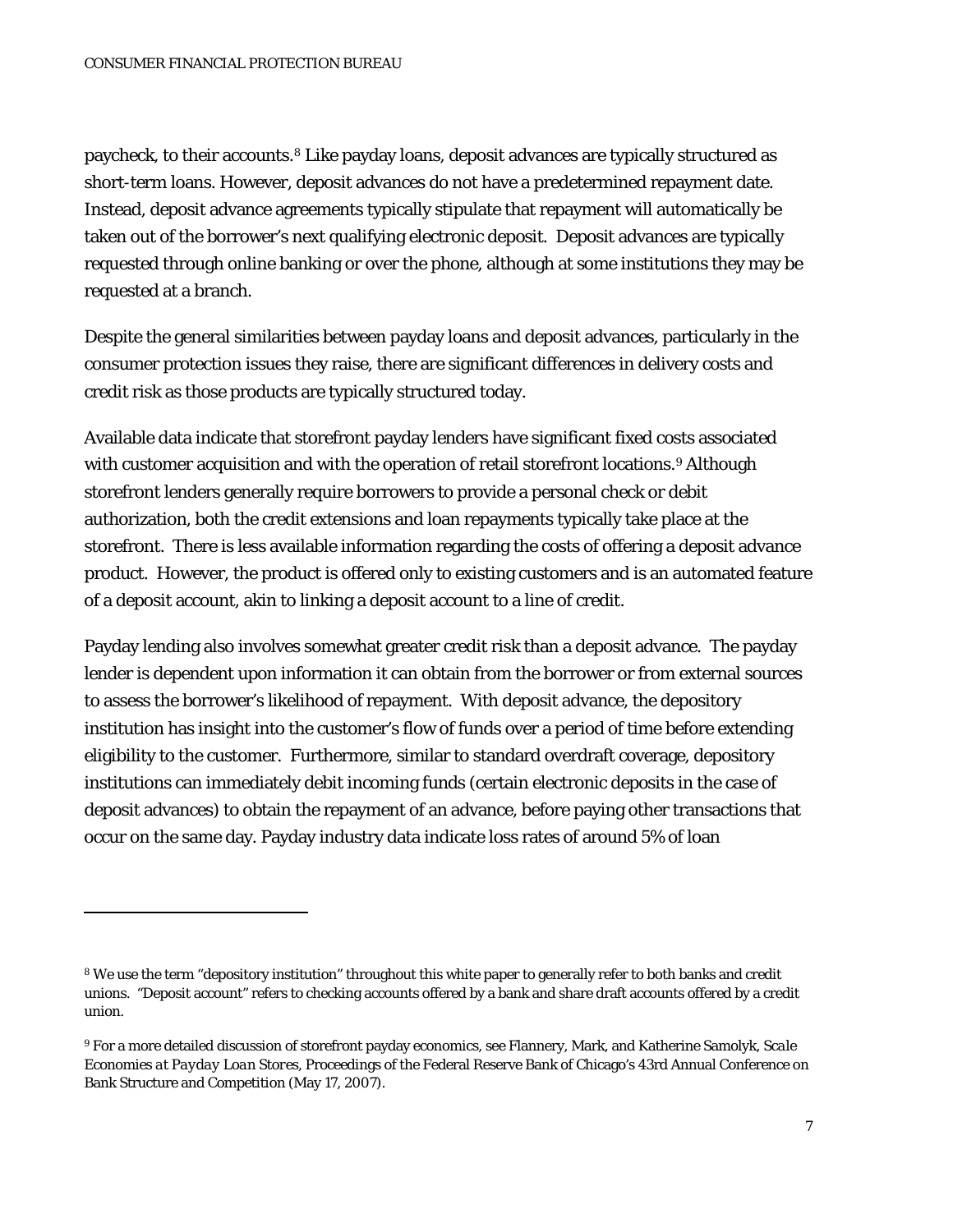originations for large storefront lenders.[10](#page-6-0) Initial analysis of loan charge-off rates on deposit advances conducted by the CPFB in connection with this study suggests that deposit advance loss rates are lower than those reported for storefront payday loans.

The features and operation of these two products are discussed separately in more detail below.

## 2.1 Payday Loans

<span id="page-7-0"></span> $\overline{a}$ 

As just explained, a payday loan is typically structured as a closed-end single payment loan with a due date that coincides with the borrower's next payday or receipt of other income. Because the due date is timed in this manner, the loan term is typically two weeks. However, the term could be shorter for consumers who are paid on a weekly basis or longer for those receiving income once a month. Variants of this model exist, including open-end lines of credit and longer-term loans (which may be repayable in installments). The structure of these variations may be driven by state law or other factors.

A consumer obtaining a payday loan at a storefront location must either provide a personal check to the lender or an authorization to electronically debit her deposit account for the loan amount and associated fee. Although the check or authorization essentially serves as a form of security for the loan, the borrower usually agrees to return to the storefront when the loan is due to make repayment in person. If the consumer does not return to the storefront when the loan is due, a lender has the option of depositing the consumer's check or initiating an electronic withdrawal from the consumer's deposit account.

*Cost.* The cost of a payday loan is a fee which is typically based on the amount advanced, and does not vary with the duration of the loan. The cost is usually expressed as a dollar fee per \$100 borrowed. Fees at storefront payday lenders generally range from \$10 to \$20 per \$100, though loans with higher fees are possible. Variations often reflect differences in state laws setting

<sup>10</sup> For example, one payday trade association notes that "[n]inety five percent of loans are repaid when due..." See Community Financial Services Association of America, *Myth v. Reality*, available at [http://cfsaa.com/aboutthepaydayindustry/myth-vs-reality.aspx.](http://cfsaa.com/aboutthepaydayindustry/myth-vs-reality.aspx)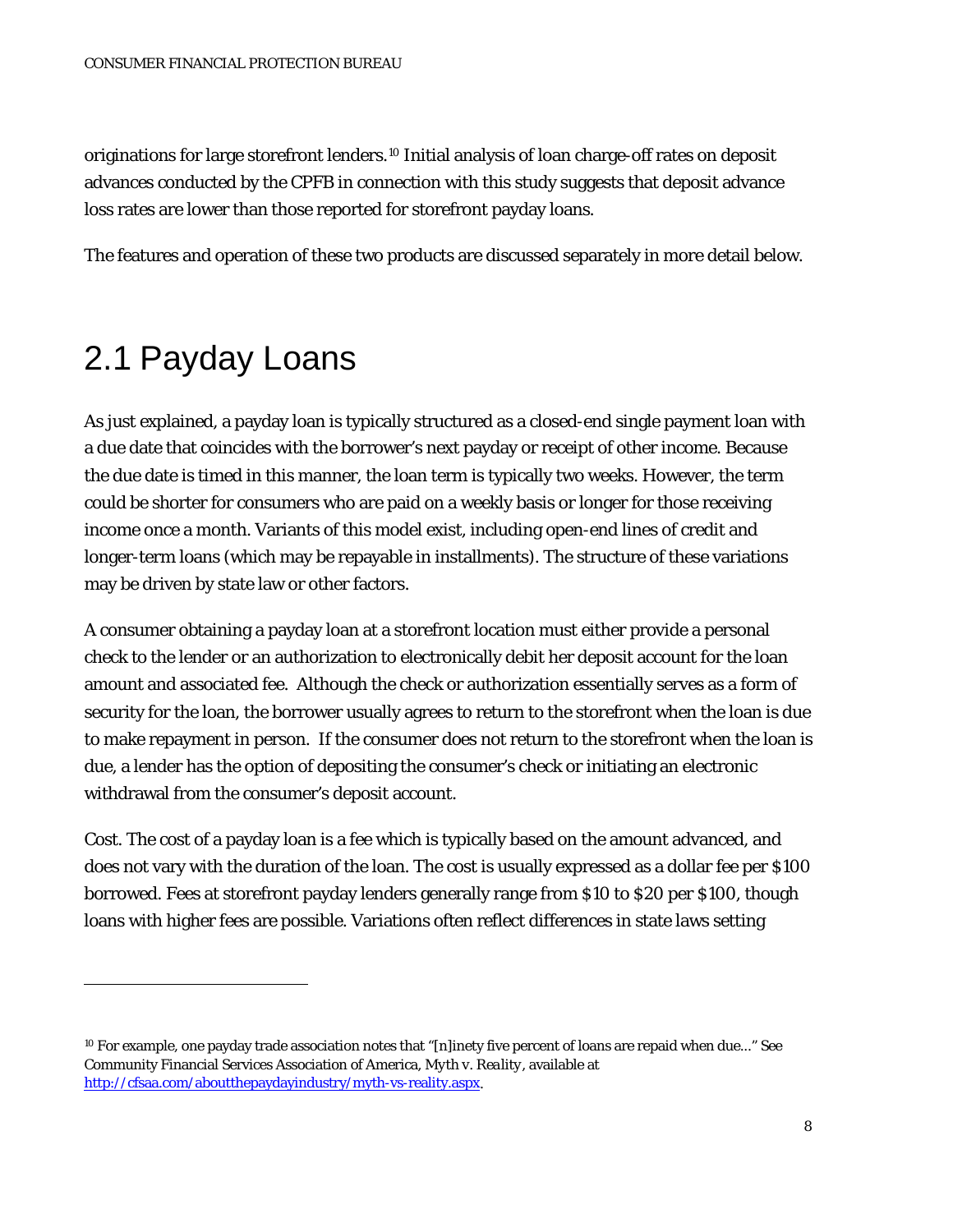maximum allowable fees. A fee of \$15 per \$100 is quite common for a storefront payday loan, and would yield an APR of 391% on a typical 14-day loan.

*Eligibility.* Many states set a limit on payday loan size; for example, \$500 is a common loan limit. In order for a consumer to obtain a payday loan, a lender generally requires the consumer to present identification and documentation of income, and have a personal deposit account. Lenders generally do not consider a consumer's other financial obligations or credit score when determining eligibility; however, some lenders use specialty credit reporting firms to check for previous defaults on payday loans and perform other due diligence such as identity and deposit account verification. No collateral (other than the check or electronic debit authorization) is held for the loan.

*Repayment.* Storefront payday loan contracts generally require borrowers to return to the storefront to pay the loan and associated fee by the due date. If a borrower is unable to repay the full amount, the lender may give her the option to roll over the loan balance by paying a fee, usually equal to the original finance charge, in order to extend the loan until her next payday. If the lender is unwilling or—because of restrictions in state law—unable to directly roll over a loan, the borrower may instead repay the full amount due and then quickly take out a new loan.

*Limits on Sustained Use.* Historically, payday lending has been largely governed by state law, often through specific legislation that modifies a state usury law in order to permit payday lending. Hence, payday lenders are required to comply with varying laws in each state in which they are located. In states in which payday lending is permitted, laws often include provisions that attempt to limit sustained use, such as: (1) restrictions on the number of times a loan can be rolled over, (2) requirements to offer extended payment plans, (3) cooling-off periods between loans that are triggered after a period of time indebted or number of transactions conducted, (4) limits on loan size based on monthly income, and (5) limits on the number of loans that can be taken over a certain period of time. Individual lenders and trade associations may also adopt their own policies and best practices.<sup>[11](#page-7-0)</sup>

<span id="page-8-0"></span><sup>&</sup>lt;sup>11</sup> For example, one trade association whose membership includes storefront payday lenders, the Community Financial Services Association (CFSA), has adopted a set of best practices that include limits on roll overs and the availability of an extended payment plan. See *CFSA Member Best Practices*, available at [http://cfsaa.com/cfsa](http://cfsaa.com/cfsa-member-best-practices.aspx)[member-best-practices.aspx.](http://cfsaa.com/cfsa-member-best-practices.aspx) Another trade association that also serves storefront payday lenders, the Financial Service Centers of America (FISCA), has adopted a similar code of conduct for extending credit. See *FISCA Code of*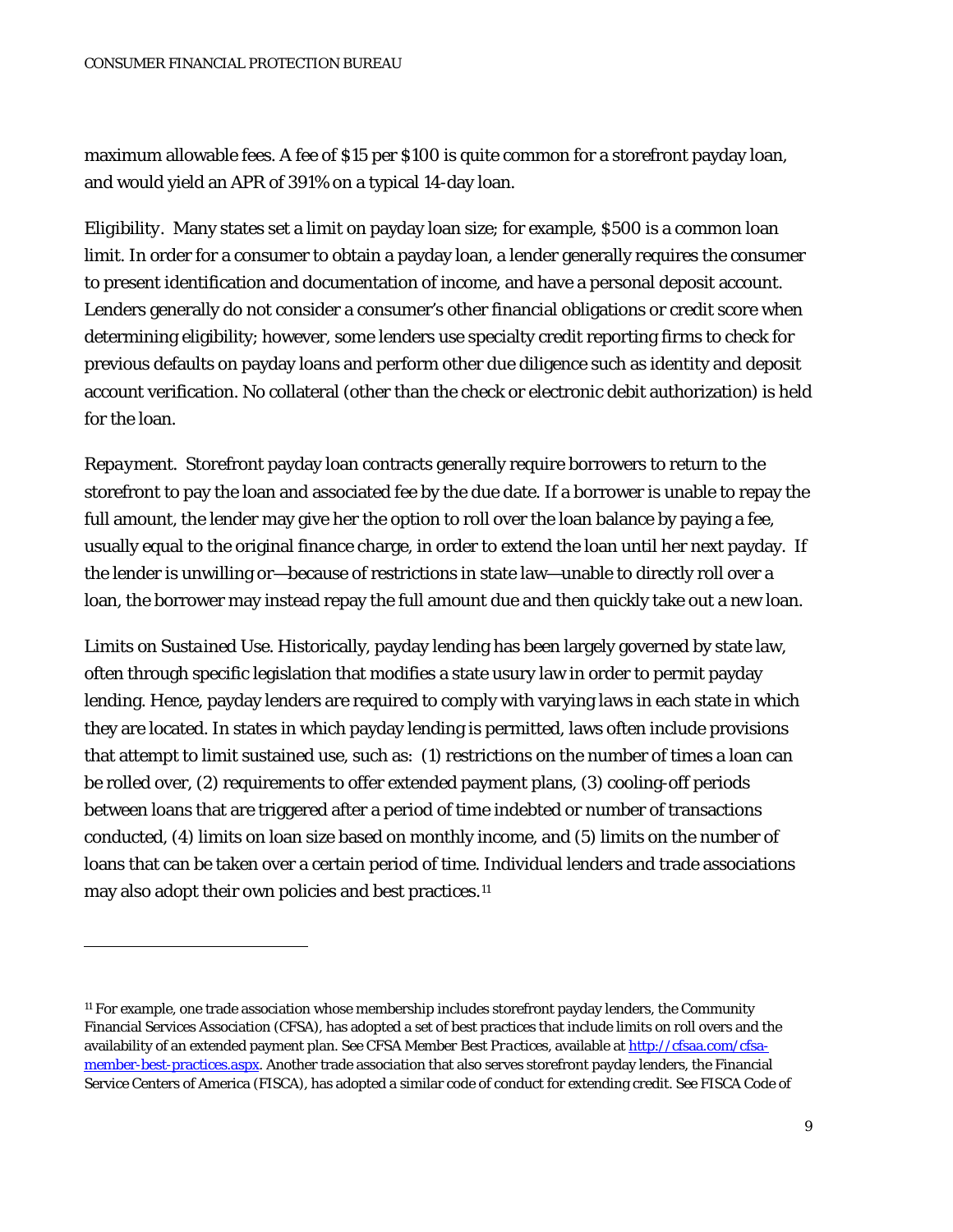#### **Online Payday Lending**

While not the subject of the findings of this white paper, the CFPB is separately analyzing the use of online payday loans. Online payday loans still make up a minority of the total loan volume; however, the online channel is steadily growing and some industry analysts believe it may eventually overtake storefront loan volume.[12](#page-8-0) Variations on the loan structure, such as online payday installment loans and open-end lines of credit, are becoming more common.

In the online lending model, a consumer completes a loan application online and provides an authorization for the lender to electronically debit her deposit account. Other payment methods such as remotely-created checks or wire transfers may also be used. The loan proceeds are then deposited electronically into the consumer's deposit account. On the due date, the lender submits the debit authorization to the consumer's depository institution for repayment. Alternatively, the loan might be structured to provide for an automatic roll over, in which event the lender will submit a debit authorization for the fee only. If an online loan is set up to roll over automatically, the borrower must proactively contact the lender a few days before the electronic withdrawal is to occur to indicate that they wish to pay off the loan in full.

Online loans tend to be offered with fees equal to or higher than storefront loans. According to two industry reports, some of the key cost drivers for online payday lending are the cost of customer acquisition, often done by purchasing leads from lead generators, and loss rates which are reportedly higher for online loans than for storefront payday lending.[13](#page-9-0)

*Conduct in Offering Access to Credit*, available at

 $\overline{a}$ 

<sup>12</sup> For example, some payday lending industry reports contain discussions of growth trends and loan volume projections. See, e.g., Stephens Inc. *Payday Loan Industry Report* (June 6, 2011) and JMP Securities' *Consumer Finance: Online Financial Services for the Underbanked* (Jan. 9, 2012).

<span id="page-9-0"></span><sup>13</sup> Cost drivers for the online payday lending industry are also discussed in the Stephens Inc. and JMP Securities reports, referenced in n. 12.

<span id="page-9-1"></span>[http://www.fisca.org/Content/NavigationMenu/AboutFISCA/CodesofConduct/FiSCAPDACodesofConduct/default.h](http://www.fisca.org/Content/NavigationMenu/AboutFISCA/CodesofConduct/FiSCAPDACodesofConduct/default.htm) [tm.](http://www.fisca.org/Content/NavigationMenu/AboutFISCA/CodesofConduct/FiSCAPDACodesofConduct/default.htm)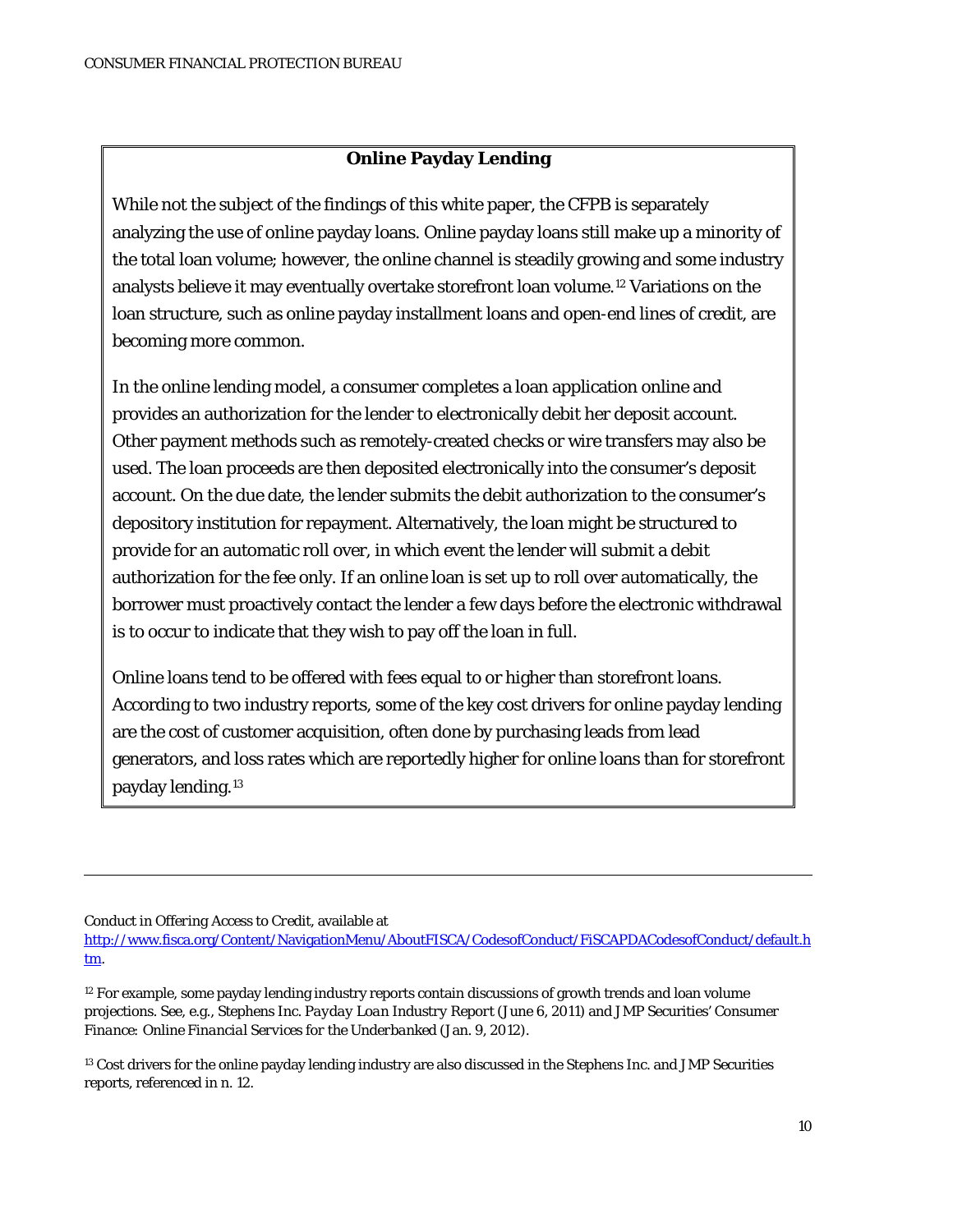## 2.2 Deposit Advances

Deposit advances are lines of credit offered by depository institutions as a feature of an existing account. The product is available only to those consumers that receive electronic deposits on a recurring basis. Some institutions provide eligible consumers the option to sign up for this product; at other institutions, the feature is automatically provided to eligible consumers. When an advance is requested, funds are typically deposited into the consumer's account as soon as the advance is processed, subject to certain limitations on availability for use. Because advances will be repaid automatically when the next qualifying electronic deposits are made to the consumer's account, there is no fixed repayment date at the time the advance is taken. In the event an outstanding advance is not fully repaid by incoming electronic deposits within 35 days, the consumer's account will be debited for the amount due, even if this results in the associated deposit account being overdrawn.

*Cost*. Like payday loans, the fees associated with deposit advances typically do not vary with the time that the consumer has an outstanding loan balance. The fees are typically disclosed to consumers in terms of dollars per amount advanced. For example, the cost may be described as \$2 in fees for every \$20 borrowed, the equivalent of \$10 per \$100. Unlike a payday loan however, the repayment date is not set at the time of the advance and will vary depending on timing and amount of electronic deposits. Hence the fee cannot be used to calculate an APR for the advance at the time the credit is extended.

*Eligibility and Credit Limit.* A consumer is eligible for a deposit advance if she has a deposit account in good standing which has been open for a specified period and has a history of recurring electronic deposits above a minimum size. Individual depository institutions may impose additional eligibility criteria. Accounts can become ineligible for additional deposit advances for a number of reasons, such as a lack of sufficient recent electronic deposits or excessive overdrafts and non-sufficient funds (NSF) transactions.

Credit limits on the deposit advance product are generally set as a percentage of the account's monthly electronic deposits, up to a certain limit. For example, some depository institutions permit the deposit advance to be the lesser of \$500 or 50% of the direct deposits from the preceding statement cycle. The advance limit does not include any associated fees that may be charged for the advance.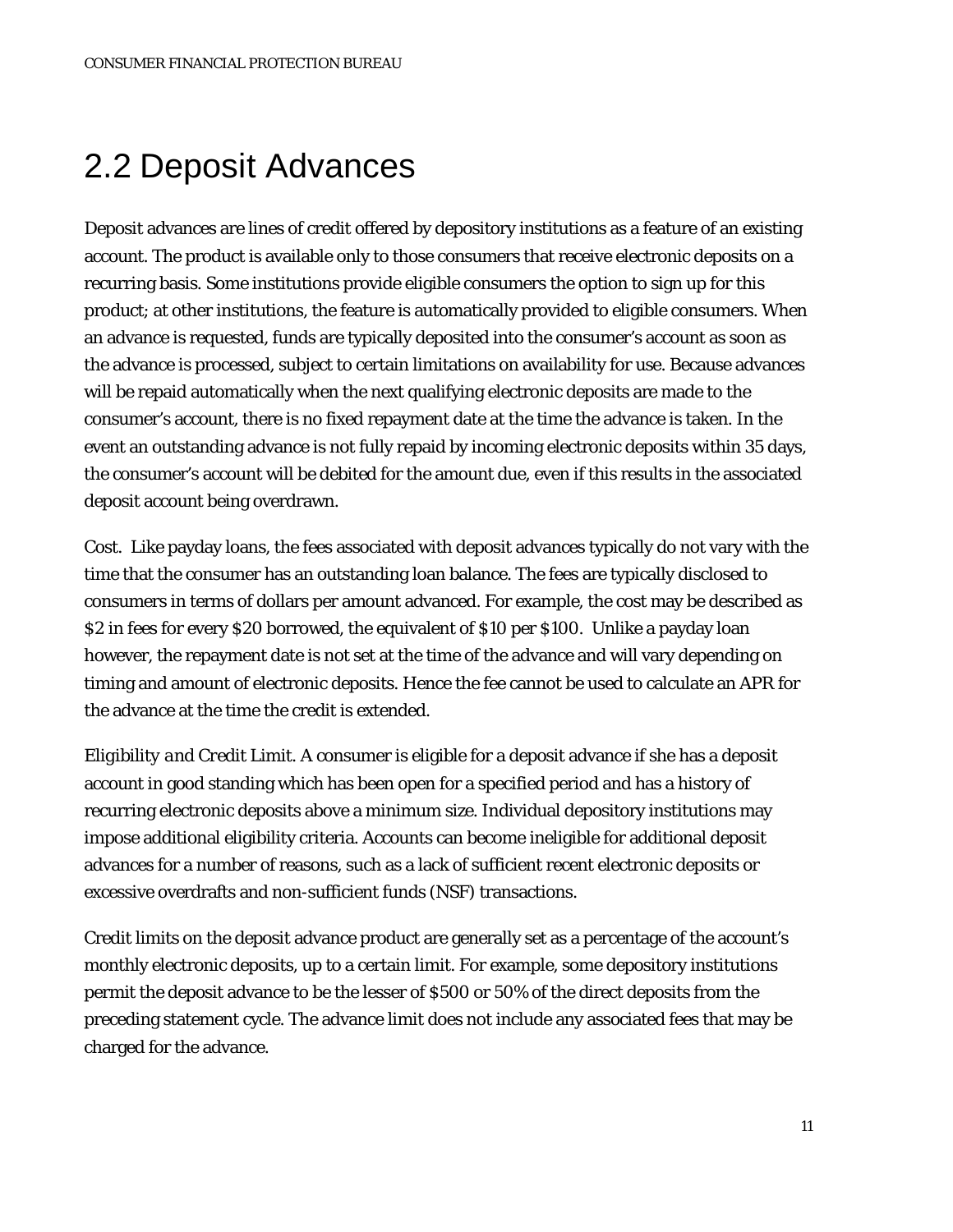The depository institution relies on past electronic deposit history to anticipate the level of deposits that will likely be available as the source of repayment. It typically does not consider the consumer's overall outstanding debt service burden and living expenses. Like payday loans, traditional credit criteria are not used to determine eligibility.

Depository institutions that offer this product generally notify account holders that they are eligible to take advances through online alerts. An eligible consumer can initiate an advance online, via automated voice-assisted phone services, or—at some institutions—in person at a branch.

*Repayment.* Typically, repayment of an outstanding deposit advance balance is automatically debited from the consumer's account upon receipt of the next incoming qualifying electronic deposit. Qualifying electronic deposits used to repay advances can include recurring deposits (such as salary or government assistance or benefits) as well as one-time payments (such as a tax refund or expense reimbursement from an employer).

Generally, the depository institution captures repayment of advances and fees from the incoming electronic deposit before the consumer can use those funds for other expenses. If that electronic deposit is less than the outstanding deposit advance balance, institutions will typically collect the remaining balance from subsequent electronic deposits.

If an advance and the associated fee are not completely repaid through subsequent electronic deposits within 35 days, the depository institution may execute a forced repayment from the consumer's deposit account for the amount due, even if this causes the account to become overdrawn.

As with payday loans, there are variations of the typical deposit advance product. Some allow consumers to repay the loan through a series of installments over a period longer than 35 days. These repayment options may carry additional costs and restrictions.

*Limits on Sustained Use*. State-chartered depository institutions operate subject to state law, but, as currently structured, the deposit advance product does not meet the definition of payday lending contained in most state laws, and federally chartered institutions are not generally subject to such legislation. Consequently, it appears that depository institutions typically do not consider such laws in setting the features of deposit advance products. Most programs set limits on the number of consecutive months a consumer can use deposit advances. However, the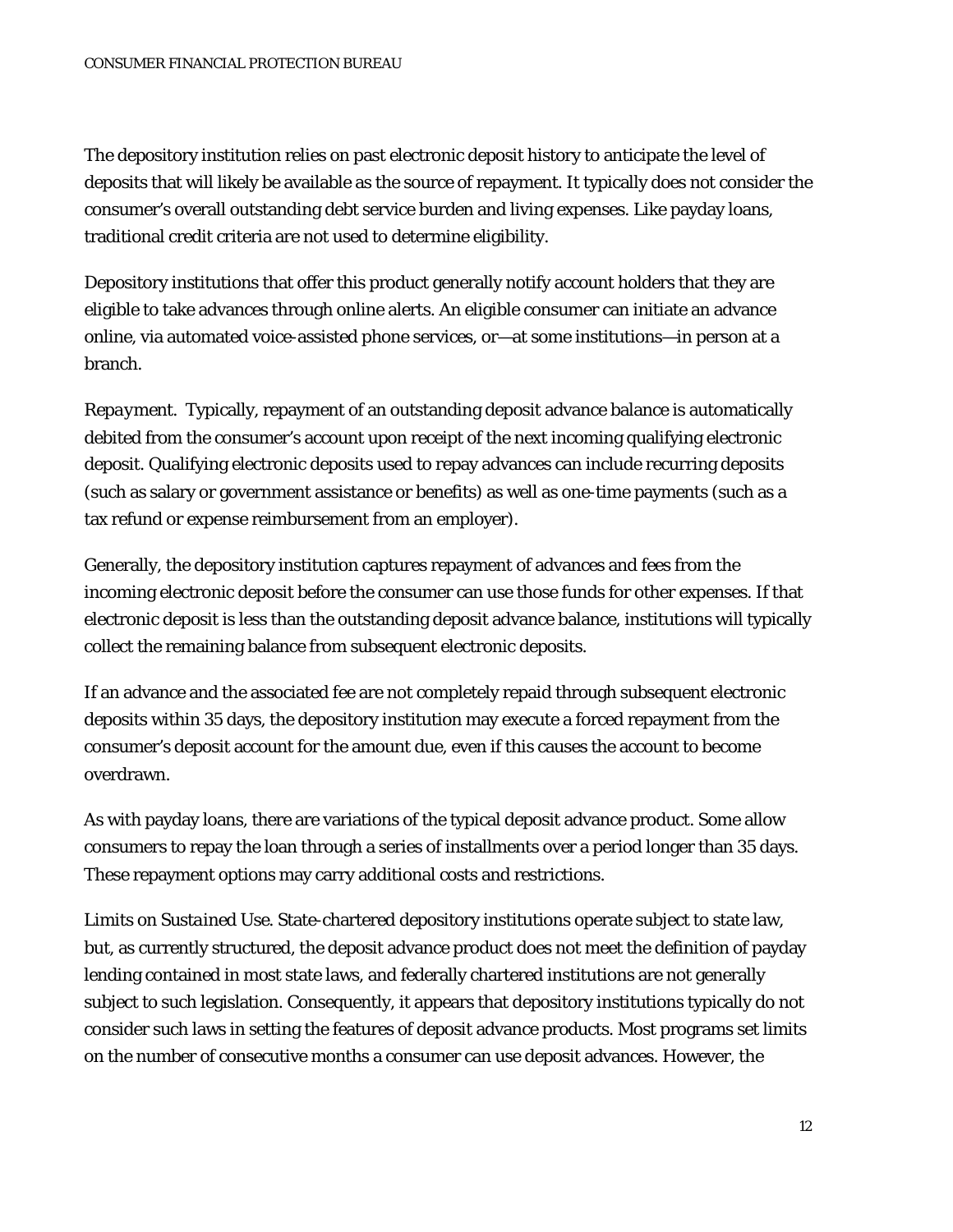amount of borrowing needed to trigger a cooling-off period or other mechanism to limit use varies across institutions.

*Interplay with Overdraft.* Because deposit advance and overdraft are both services tied to a deposit account, there is potential for various interactions between these products. Depository institutions frequently consider a consumer's overdraft and NSF activity when assessing continued eligibility for deposit advance.

If account balances are depleted, consumers may use a deposit advance to cover debits before those transactions are posted and thereby avoid incurring overdraft fees. However, if a consumer's account is already overdrawn when she takes a deposit advance, the advance proceeds are automatically applied to pay off the negative balance resulting from the overdraft and any associated fee first, with the remainder available for her use. In addition, a consumer's account may become overdrawn from a forced repayment on day 35 if there are insufficient funds in the account to cover the repayment. If this insufficient fund situation occurs, a consumer may be charged overdraft or NSF fees on subsequent items presented to the account.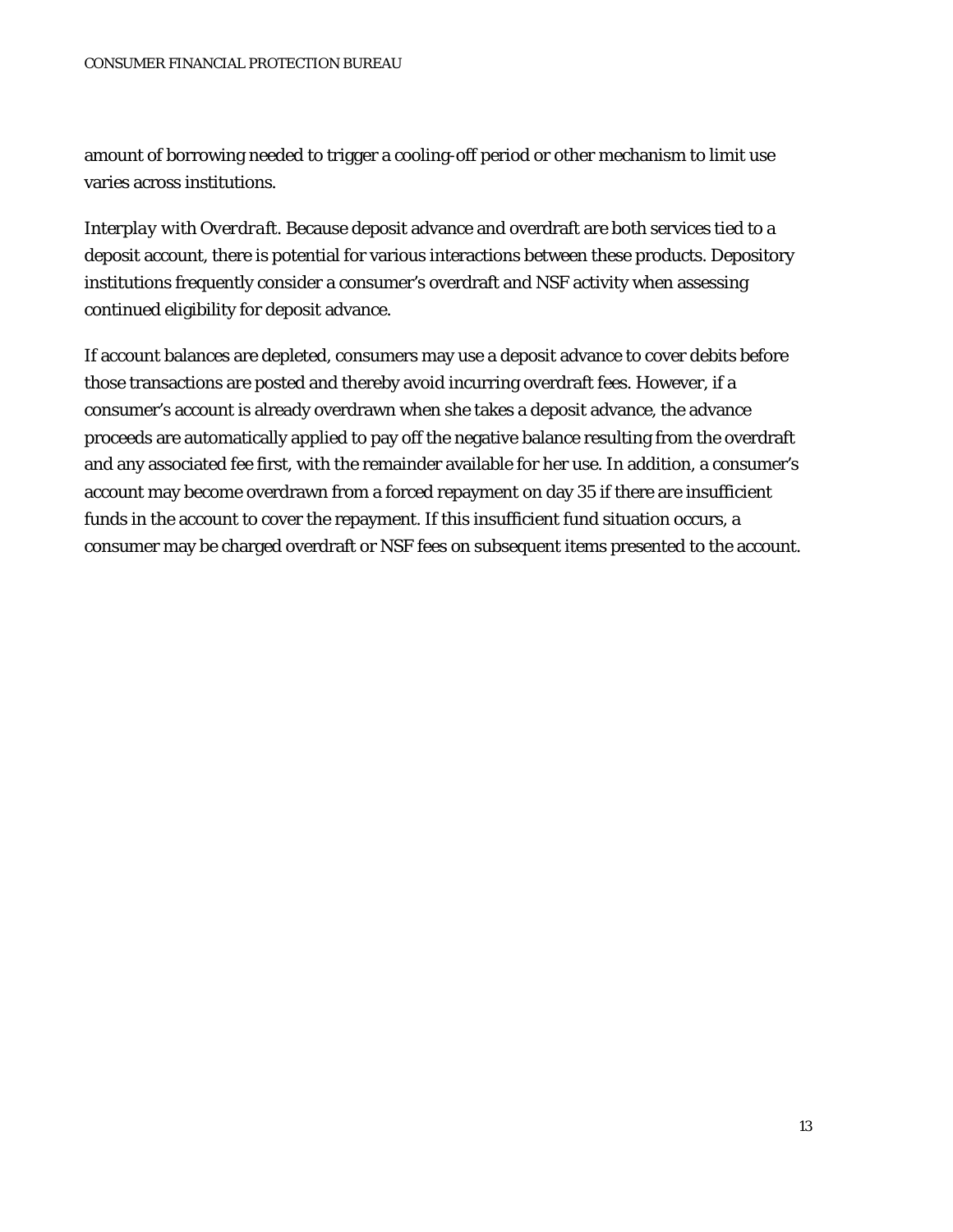# 3. Initial Data Findings

The CFPB's avenues of inquiry related to the use of payday loans and deposit advances include loan and borrower characteristics, usage patterns, and outcomes that are correlated with certain patterns of use. While our data do not represent all consumers using these products, our findings are an accurate representation of how these products are used by a sizable share of borrowers in the marketplace.

The following discussion provides initial data findings on consumer usage of storefront payday loans<sup>[14](#page-9-1)</sup> and deposit advances.

### 3.1 Payday Loans

<span id="page-13-1"></span> $\overline{a}$ 

For our study of payday loans, we obtained data from a number of payday lenders to create a dataset of all payday loans extended by each lender for a minimum 12-month period. Information in the data allows us to identify the loans that were made to the same consumer at a given lender, but not to the same consumer across lenders. [15](#page-13-0)

Our findings are derived from a subset of consumers in the full dataset. The sample consists of consumers who have a loan in our dataset in the first month of a 12-month period and then tracks usage across this timeframe. We limit our analysis to this subset of consumers because one focus of our analysis is sustained use, and consumers that we initially observe later in the data can only be followed for a more limited time. The start and end dates of lenders' 12-month

<sup>&</sup>lt;sup>14</sup> As noted before, while the analysis in this white paper does not include any online payday loan usage, we plan to conduct a similar analysis of that market.

<span id="page-13-0"></span><sup>&</sup>lt;sup>15</sup> Our sample consists of all loan activity conducted by an individual consumer at a given lender during the 12-month time period. A borrower may obtain loans from more than one payday lender; however, this analysis does not control for such cross-lender activity and thus potentially underestimates per-consumer usage. The impacts of cross-lender borrowing may be evaluated in subsequent empirical work. In addition, because we are analyzing results for individuals rather than households, we cannot determine whether other household members are using payday loans or have other relevant income that is not observed.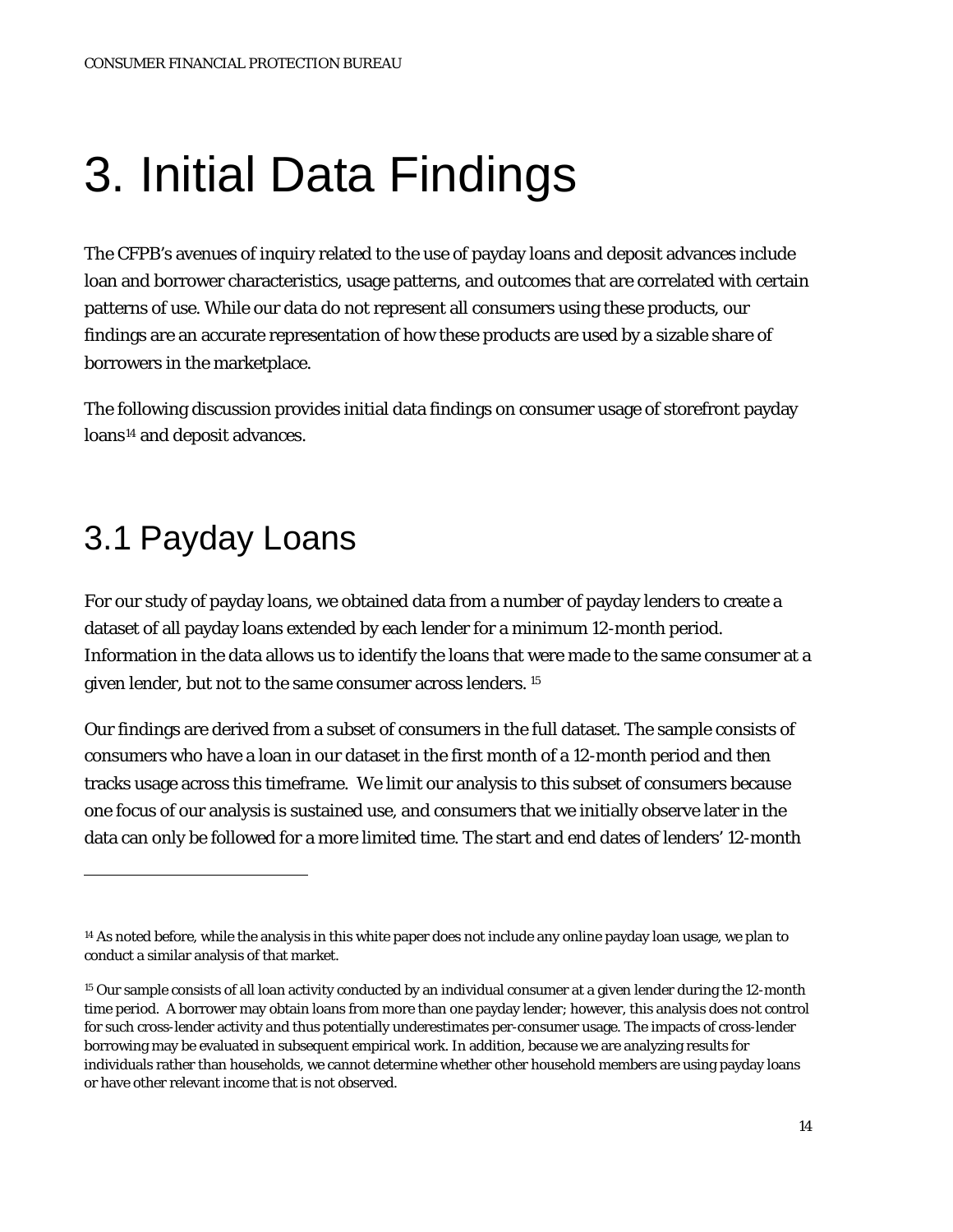data reporting varies, which mitigates concerns about seasonality effects. Overall, the study sample consists of a total of approximately 15 million loans generated by storefronts in 33 states[.16](#page-13-1)

#### 3.1.1 Loan Characteristics

 $\overline{a}$ 

The median amount borrowed by consumers in our sample was \$350. Loan amounts are often limited by state law, with a common maximum loan size of \$500, though some states have lower or higher limits. Individual lender credit models may also influence loan amounts offered. The mean loan size was \$392, signaling that there are more consumers with loan sizes substantially above the median than substantially below. Most loans in our sample cluster around \$250, \$300, and \$500.

The payday loans we analyzed were single payment loans with a repayment scheduled to occur on the borrower's payday (or when they are scheduled to receive other regular sources of income). We found a median loan term of 14 days, and a mean loan term of 18.3 days.<sup>[17](#page-14-0)</sup>

While payday loans are generally characterized as two-week loans, and we observed a significant number of loans with a 14-day loan duration, there are several explanations for the longer mean loan duration. One reason is state law, which can dictate minimum loan terms and other features.[18](#page-14-1) In addition, loan due dates are impacted by the frequency at which consumers receive income, since due dates are generally set to align with a borrower's payday. We have data for a subset of our sample on the frequency with which consumers received income, which is illustrated in Figure 1 below. While over half of the consumers we observed were paid twice per

<sup>&</sup>lt;sup>16</sup> Our sample does not include loans structured at origination to be repayable in installments over a longer period of time, such as those offered in Colorado. Colorado requires a minimum six month loan term. See Colorado Deferred Deposit Loan Act, 5-3.1-103.

<span id="page-14-0"></span><sup>17</sup> Loan duration is defined as the contractual duration when available. When contract duration is unavailable, duration is based on the date the loan was repaid. Average duration changes very little if loans for which contractual duration is unavailable are dropped from the sample.

<span id="page-14-1"></span><sup>18</sup> For example, if a consumer who is paid every two weeks takes out a payday loan three days before her next payday in a state with a minimum seven day loan term, her loan would not come due at that time. Rather, it would be scheduled for a subsequent payday, perhaps 17 days later.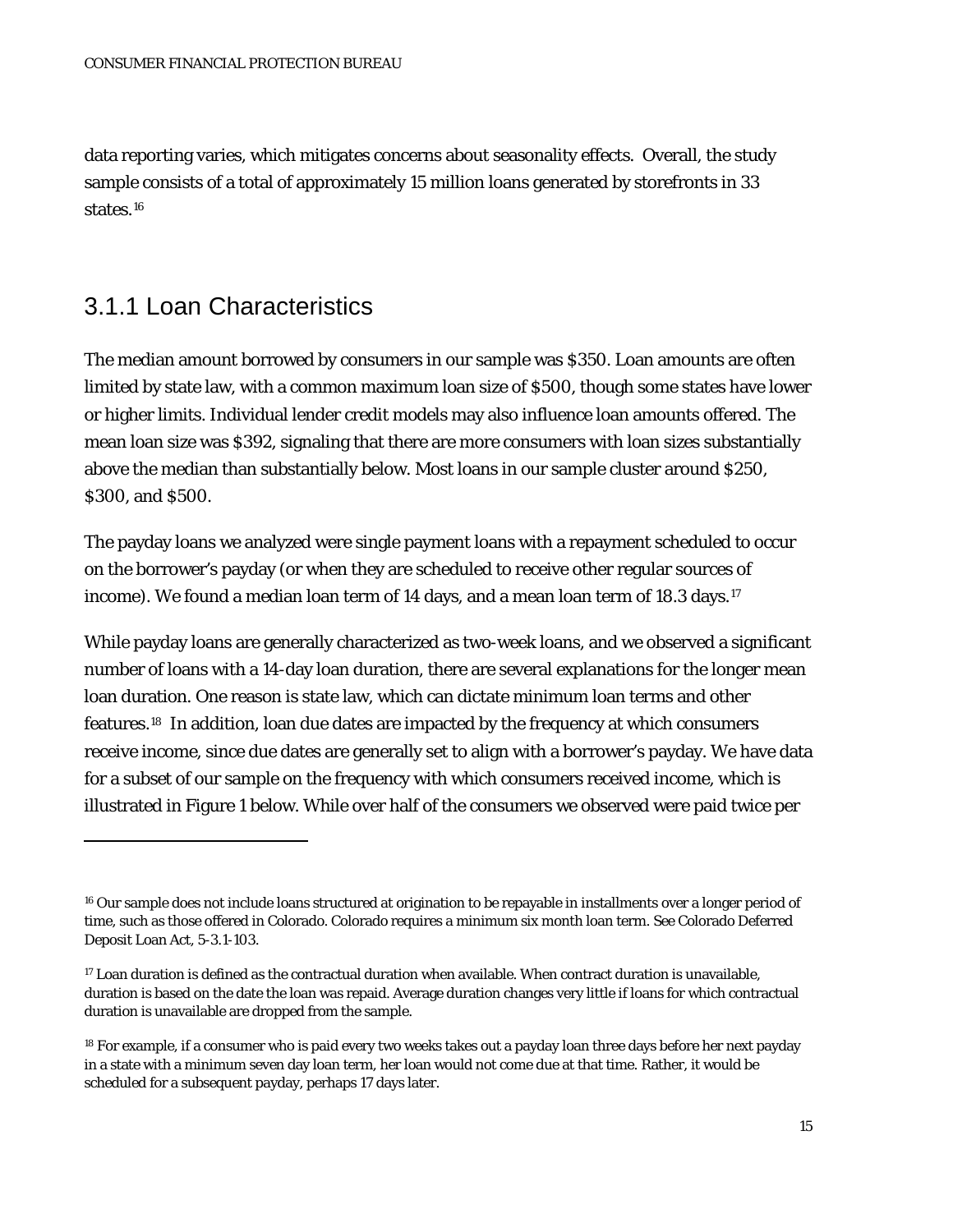month (thus receiving 24 paychecks per year if paid semi-monthly or 26 paychecks if paid biweekly), one-third of consumers were paid monthly.



**Figure 1: Pay frequency reported at application**

Most states with payday lending storefronts set a maximum fee per \$100 borrowed that lenders may charge, which typically ranges between \$10-20 per \$100. A few states have higher or no limits, while others employ a sliding scale, depending on loan size.[19](#page-14-1) The median fee we observed in our sample was \$15 per \$100. Table 1 provides a summary of mean and median loan amounts, fees per \$100, duration, and APR for the loans in our sample.

<span id="page-15-0"></span><sup>&</sup>lt;sup>19</sup> An example of a state with a sliding scale fee schedule is Michigan, where a fee of \$15 is assessed on the first \$100 borrowed, then \$14 on the second \$100, \$13 on the third \$100, and so on. See Michigan Deferred Presentment Service Transaction Act § 487.2153.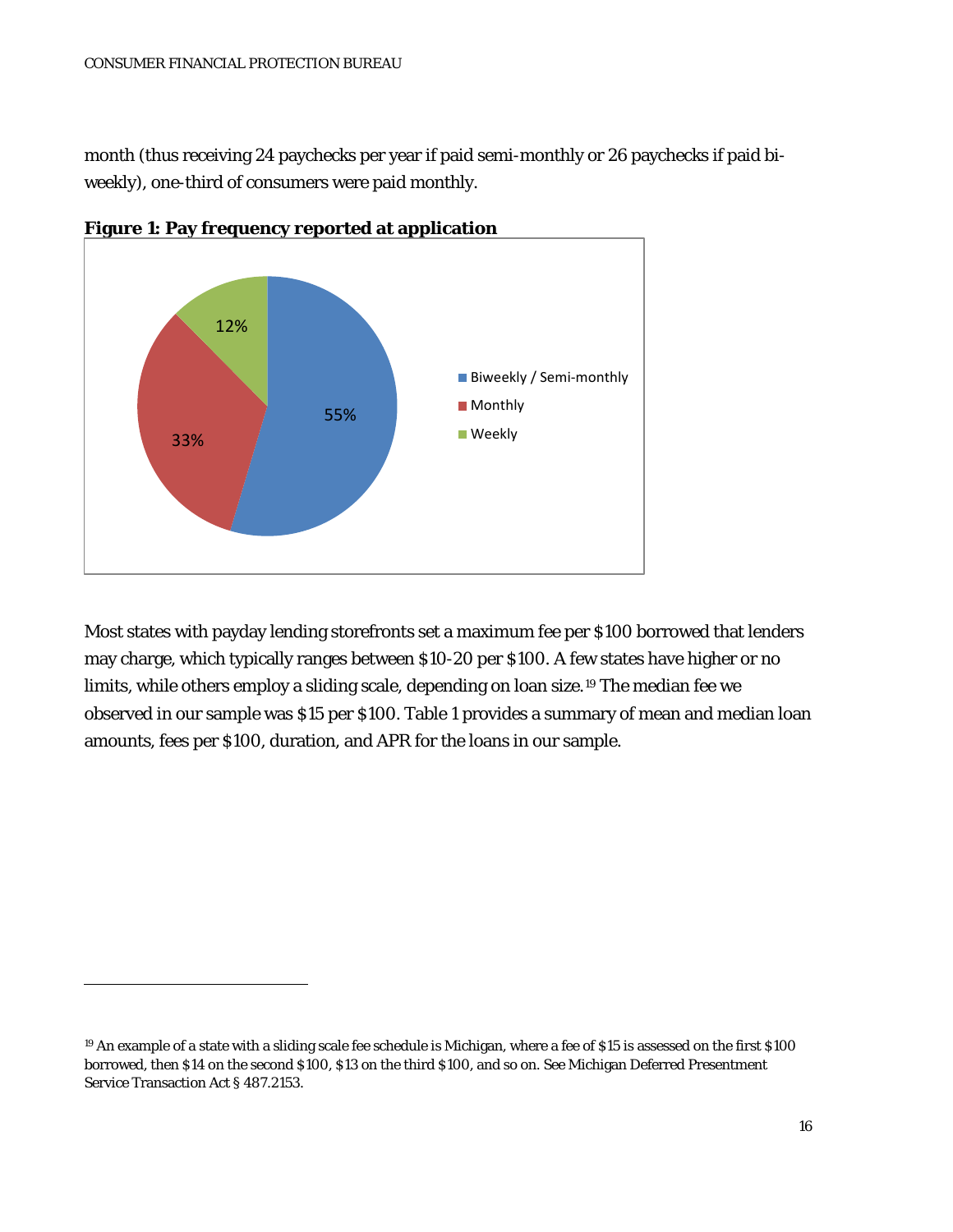| TUDIC TI DUMINIUM Y<br>vi ivuli viiui uvlei iveled |             |            |  |  |  |  |
|----------------------------------------------------|-------------|------------|--|--|--|--|
|                                                    | Mean        | Median     |  |  |  |  |
| Loan amount                                        | <b>S392</b> | \$350      |  |  |  |  |
| Fee per \$100                                      | \$14.40     | <b>S15</b> |  |  |  |  |
| Duration                                           | $18.3$ days | 14 days    |  |  |  |  |
| APR                                                | 339%        | 322%       |  |  |  |  |

#### **Table 1: Summary of loan characteristics**

Note: Summary statistics should not be interpreted as reflective of the characteristics of an "average" loan. Individual data findings for average loan amount, fee, duration, and APR are calculated separately and do not relate to one another. For instance, the loans in our sample have a median cost of \$15 per \$100. This would equate to a fee of \$52.50 on the median \$350 loan. In this example, the borrower would owe \$402.50 to be repaid on her due date. The APR on that particular loan with a median duration of 14 days would be 391%.

#### 3.1.2 Borrower Income

 $\overline{a}$ 

Here, we examine the income that consumers document as part of the application process in order to qualify for a loan, and the source of that income.<sup>[20](#page-15-0)</sup> Storefront payday borrowers in our sample have income that is largely concentrated in income categories ranging from \$10,000- \$40,000 on an annualized basis.<sup>[21](#page-16-0)</sup>

<span id="page-16-1"></span><sup>&</sup>lt;sup>20</sup> Consumers typically provide a recent pay stub, recent deposit account statement, or other information to document income as part of the application process.

<span id="page-16-0"></span><sup>&</sup>lt;sup>21</sup> Our dataset includes information on the amount and frequency of income that can be used to calculate an annualized figure for each borrower in our sample. Because the source of this income information could be a paystub or deposit account statement, it may be net income after taxes and other items have been deducted. The income data reported in this section is only available for a sub-set of lenders in our sample.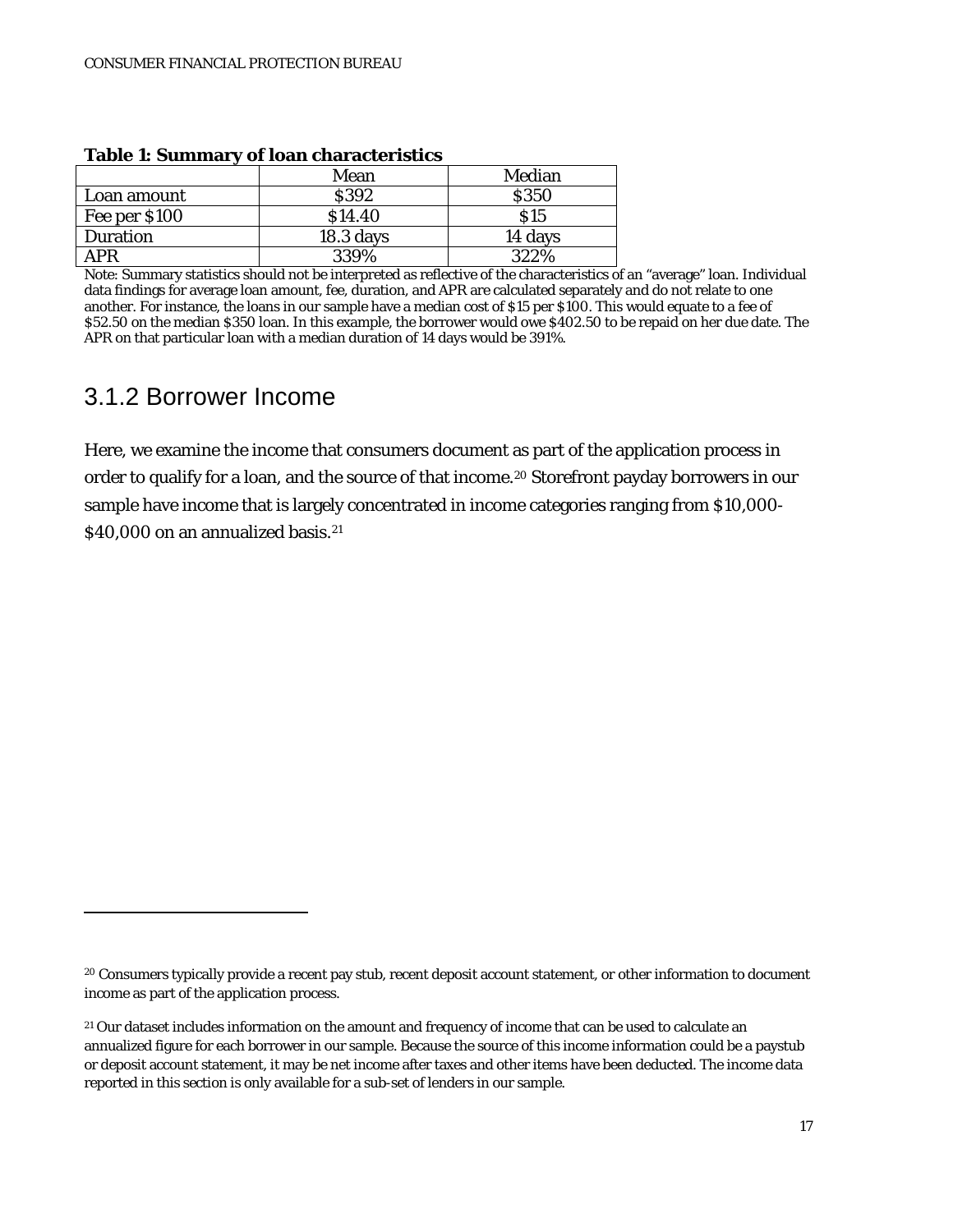

**Figure 2: Distribution of income reported at application**

Note: Annualized income based on pay period amount and pay frequency reported at the time of payday application.

The median income is \$22,476, although a quarter of borrowers have income of \$33,876 or more.

| Tuble &: Dollowel meome reported at application |          |  |  |  |
|-------------------------------------------------|----------|--|--|--|
| Mean                                            | \$26,167 |  |  |  |
| $25th$ percentile                               | \$14,172 |  |  |  |
| Median                                          | \$22,476 |  |  |  |
| $75th$ percentile                               | \$33,876 |  |  |  |

It is important to note that income used in this analysis may not reflect total household income. Other income may be present in the household if the borrower receives income from more than one source or another person in the household also has an income source.

We also observed the source of this income. Three-quarters of consumers in our sample were employed either part- or full-time. A significant share of consumers—nearly 1 in 4—reported either some form of public assistance or other benefits (18%) or retirement funds (4%) as an income source.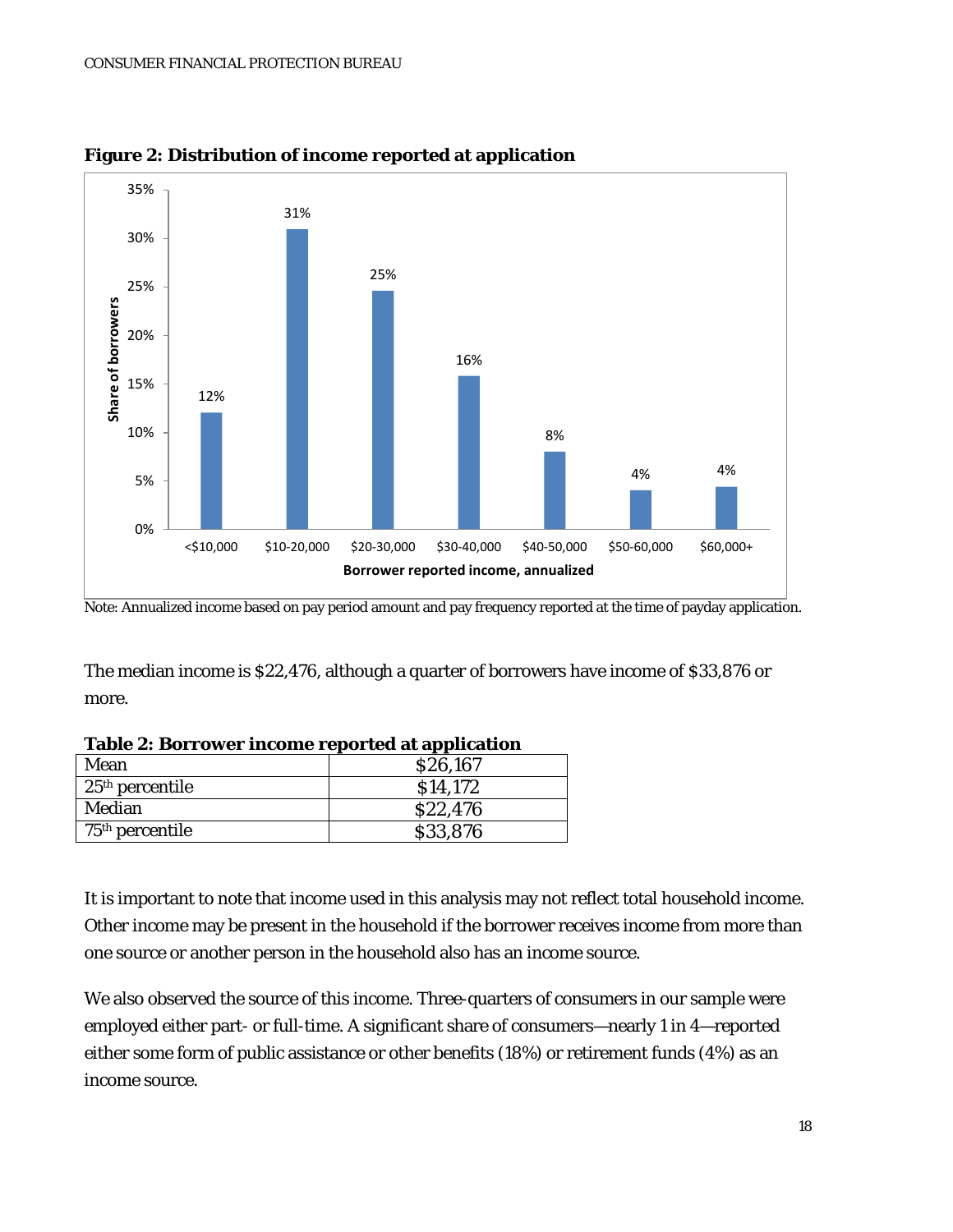

**Figure 3: Source of income reported at application**

Reported government assistance or benefit income received by the consumers in our sample consists largely of Social Security payments (including Supplemental Security Income and Social Security Disability Insurance),<sup>[22](#page-16-1)</sup> unemployment, and other federal or state public assistance.<sup>23</sup> These payments are usually of a fixed amount, typically occurring on a monthly basis. As shown in Figure 4 below, borrowers reporting public assistance or benefits as their income source are more highly concentrated towards the lower end of the income range for the payday borrowers in our sample.

<span id="page-18-1"></span><sup>&</sup>lt;sup>22</sup> Supplemental Security Income (SSI) payments are to qualified adults and children with disabilities and people who are 65 years or older with limited income and resources. Social Security Disability Insurance payments are to persons with disabilities who have paid enough employment taxes to the Social Security Trust Fund.

<span id="page-18-0"></span><sup>&</sup>lt;sup>23</sup> It is possible that some benefit payments from private sources such as employer-provided disability benefits may also be captured in this category.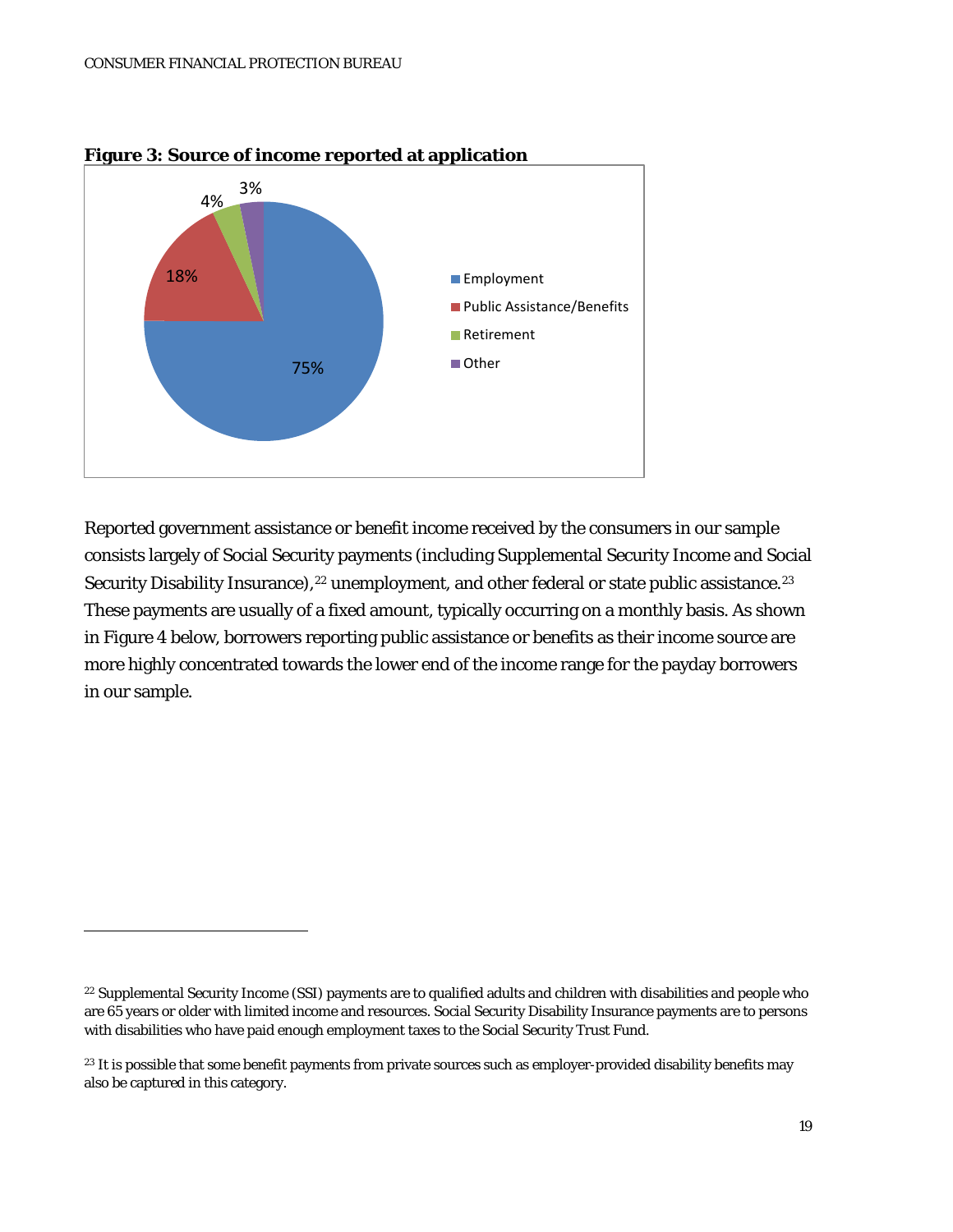

**Figure 4: Distribution of income reported at application by source**

#### 3.1.3 Intensity of Use

 $\overline{a}$ 

One of the primary goals of our analysis is to understand payday loan usage patterns. This section provides preliminary findings on the extent to which consumers in the study sample used this product during the 12-month study period and on the patterns of that use.<sup>24</sup> In order

Note: Percentages represent share of borrowers in each income range within each income source category.

<span id="page-19-0"></span><sup>&</sup>lt;sup>24</sup> Loan usage patterns are based on our sample borrowers who take out a loan in the initial month of a lender's dataset. Usage is then tracked for a total of 12 months. These results thus reflect the subsequent experiences of a representative set of consumers whose loan usage would include the first month of the study sample. Therefore, our analysis does not reflect a given lender's portfolio over the course of a calendar year, since the lender would also have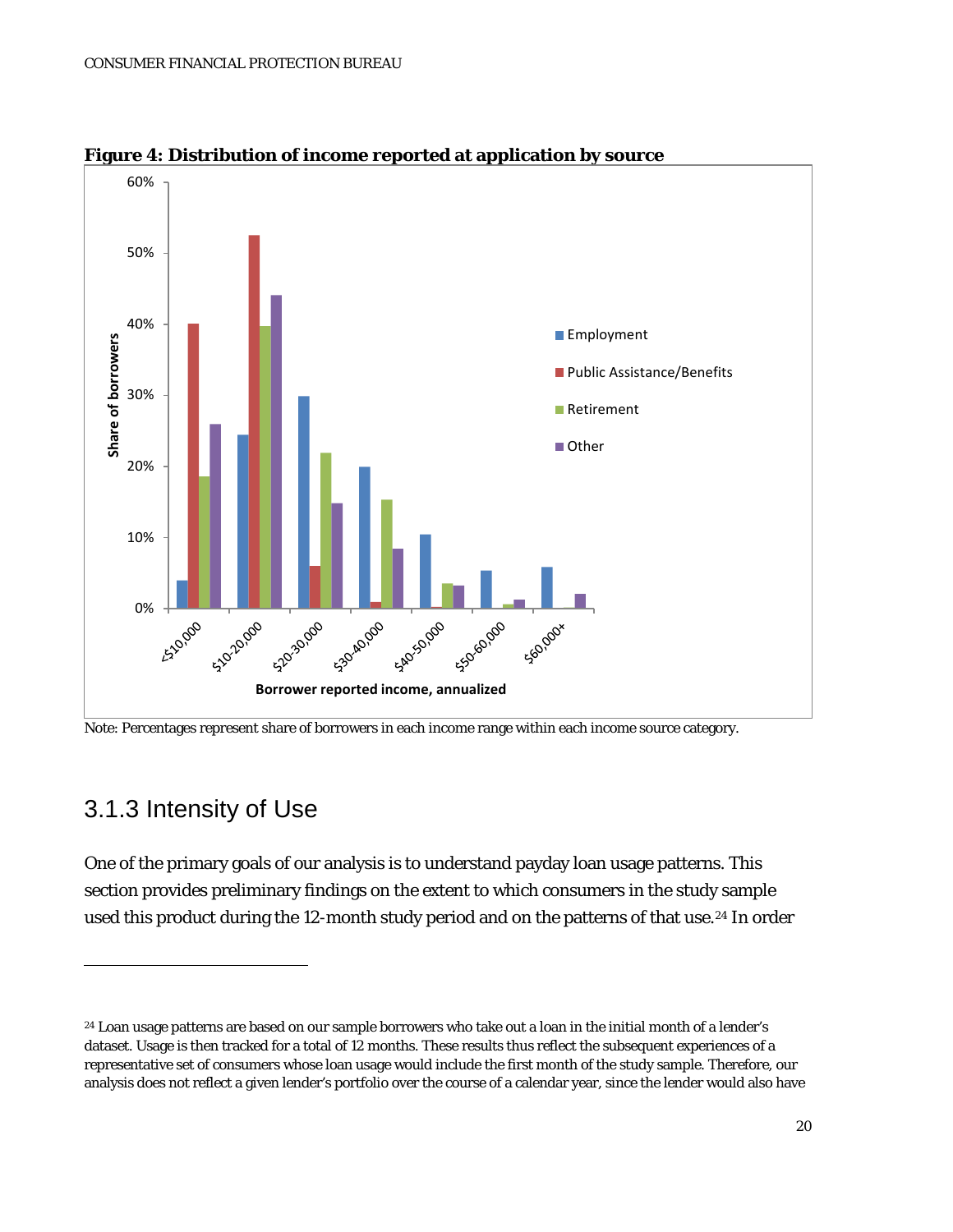to report usage levels consistently across borrowers, we consider loans and any rollovers of existing loans as separate transactions. For example, a consumer who takes out one loan and rolls it over once is considered to have two transactions (or loans) for purposes of this white paper. Similarly, a consumer who takes a loan, pays it back, and opens a new loan would also be considered to have two transactions.

Figure 5 below shows the distribution of loan use across consumers in our sample. Usage is concentrated among those consumers in our sample with 7 or more transactions in the 12 month study period. Nearly half (48%) of borrowers had more than 10 transactions over this same time period; of these, 29% (14% of all borrowers) had over 20 transactions. In contrast, 13% of borrowers had 1-2 transactions and another 20% had 3-6 transactions over the 12-month period. These consumers had a relatively low intensity of use.[25](#page-19-0) 

<span id="page-20-0"></span>loan volumes and revenues derived from borrowers who do not take loans in the first month. Two factors may cause the usage statistics in our sample to show somewhat more intense usage than analyses based on all loans made in a calendar year. First, high-intensity borrowers are more likely to be sampled based on usage in a given month than low-intensity borrowers. Second, we exclude borrowers whose initial loan in the 12-month study period occurs after the initial month in the lender's sample, since their usage cannot be tracked over a full 12 months.

<sup>&</sup>lt;sup>25</sup> Usage rates include borrowers who default and may become ineligible for future payday loans. For instance, some share of borrowers who take out a single payday loan may have this low amount of usage because they never paid their loan back and, as a result, were not provided additional credit by that lender in our 12-month study period.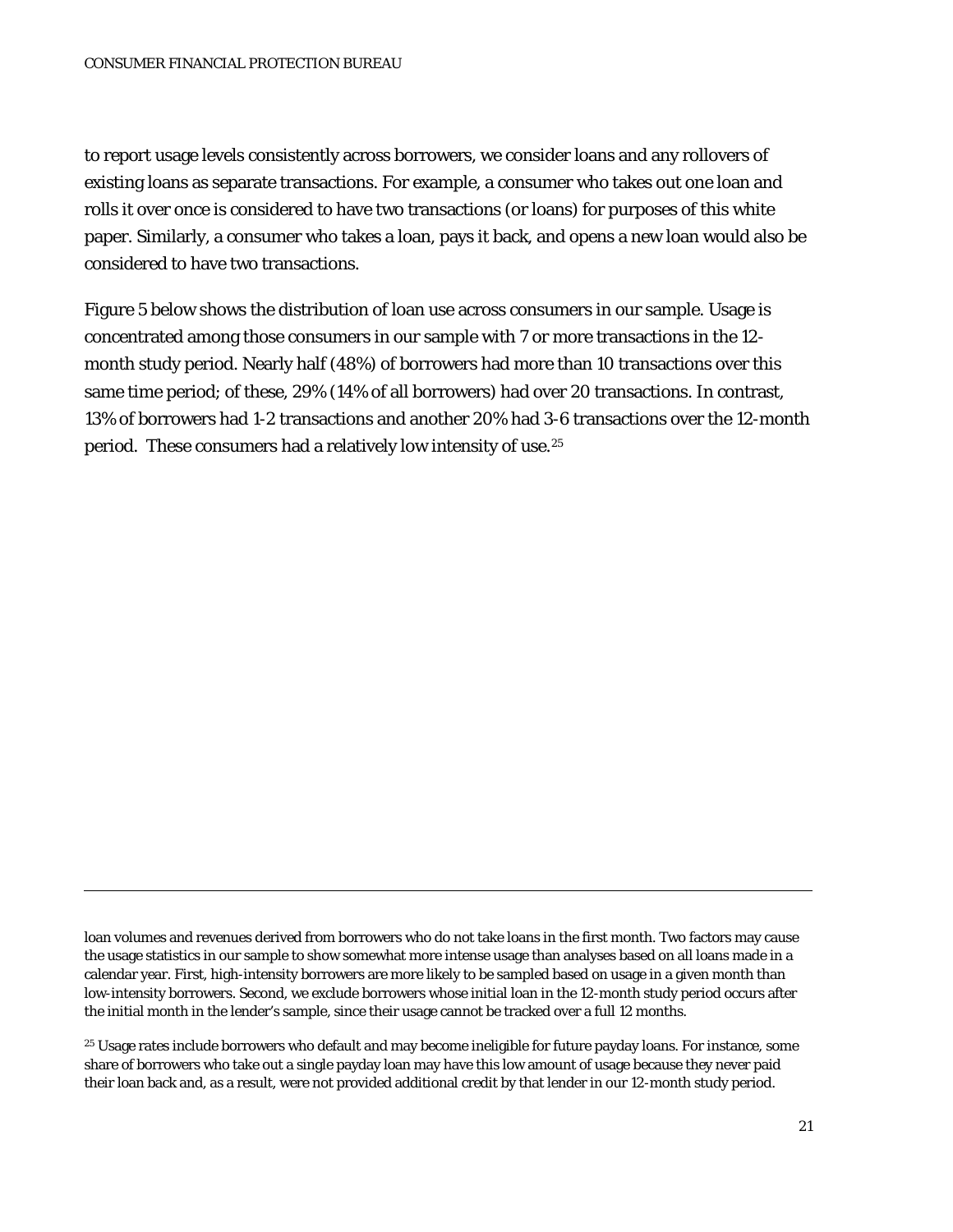

**Figure 5: Distribution of loan use, volume, and fees**

The figure also shows the distribution of loan volume and loan fees across consumer usage groups. Three-quarters of all loan fees generated by consumers in our sample come from those with more than 10 transactions during this period. In contrast, loan fees generated by consumers who borrowed six or fewer times over 12 months make up 11% of the total for this sample of borrowers.<sup>[26](#page-20-0)</sup>

Overall, the median consumer in our sample conducted 10 transactions over the 12-month period and paid a total of \$458 in fees, which do not include the loan principal.<sup>[27](#page-21-0)</sup> One quarter of borrowers paid \$781 or more in fees.

<sup>&</sup>lt;sup>26</sup> As described in n. 24 above, these data differ from what would be observed in a lender's overall portfolio over a one-year period.

<span id="page-21-1"></span><span id="page-21-0"></span><sup>&</sup>lt;sup>27</sup> An important policy question here is the benefit the consumer receives, in the form of credit extended, in return for the fees paid. As shown in Figure 6 in a subsequent section, many new loans are taken out within the same day a previous loan is repaid or shortly thereafter; therefore, it is arguable that these transactions should not be treated as new extensions of credit for this purpose.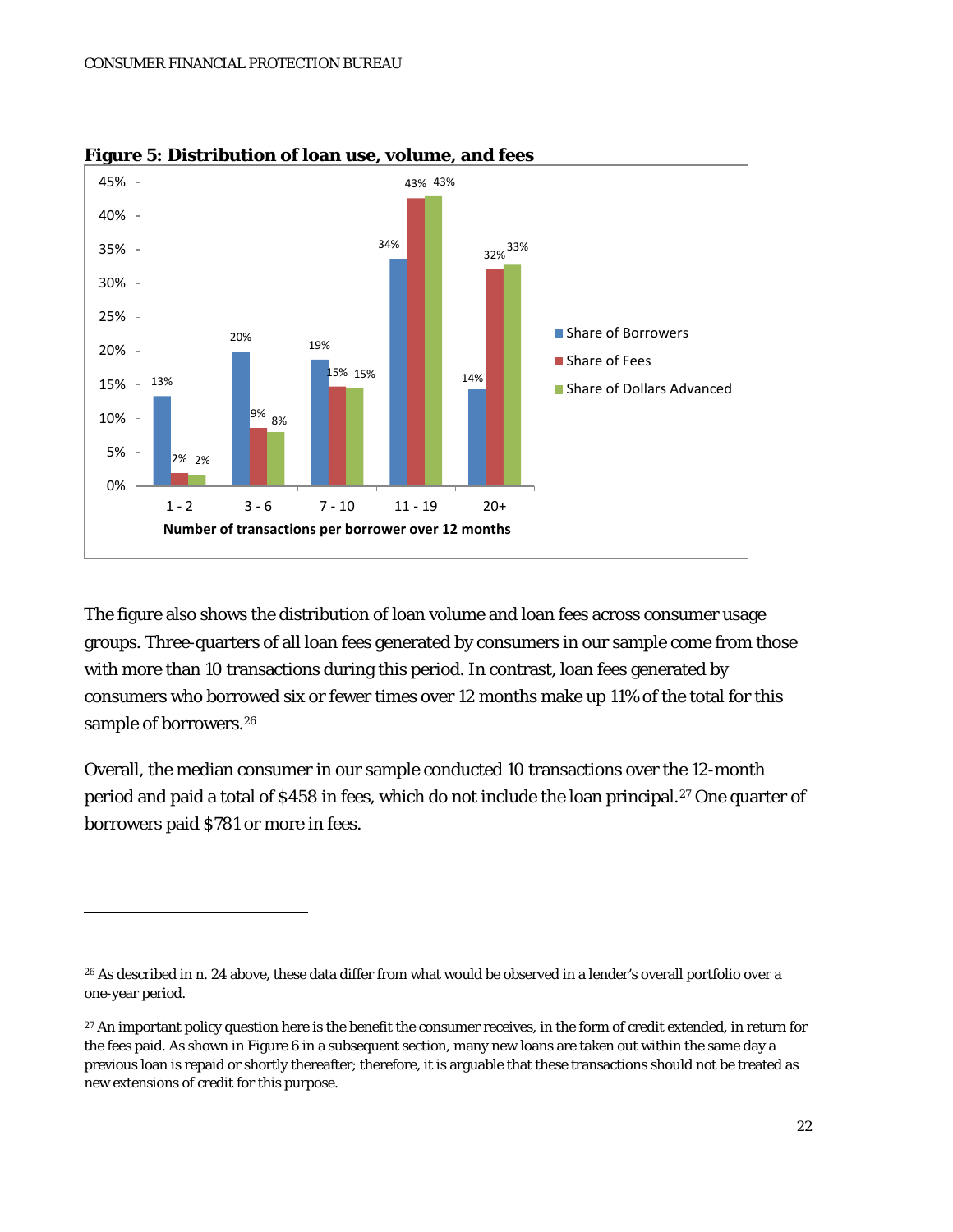|                   |              | <b>Total fees</b> |
|-------------------|--------------|-------------------|
|                   | transactions | paid              |
| Mean              | 10.7         | S574              |
| $25th$ percentile | 5            | \$199             |
| Median            | 10           | \$458             |
| $75th$ percentile | 14           | <b>S781</b>       |

**Table 3: Number of transactions and total fees paid over 12 months**

Since payday loans can be made for varying durations based on consumers' pay cycles, the frequency at which consumers received income may impact the number of transactions they conducted. Consumers paid on a more frequent basis may have the ability to take more loans over a certain period of time than others paid fewer times per year. The number of transactions conducted by a consumer can also be impacted by state law, which may cap the number of loans made in a given year or mandate cooling-off periods.<sup>[28](#page-21-1)</sup> Because of this, we also examined the number of days in the 12-month study period that consumers were indebted. This provides a uniform measure for consumers with different use patterns, pay frequencies, and loan durations.

We find that consumers in our sample had a median level of 199 days indebted, or roughly 55% of the year. A quarter of consumers were indebted for 92 days or less over the 12-month study period, while another quarter was indebted for more than 300 days. The length of time a consumer is indebted is driven by three factors: (1) the number of transactions they conduct; (2) the number of days until each loan is due; and—to a much lesser extent—(3) whether that consumer has delinquent loans that remain outstanding beyond the contractual due date.

| Table 4. Number of days and share of the year muebled |     |     |  |  |  |
|-------------------------------------------------------|-----|-----|--|--|--|
| Mean                                                  | 196 | 54% |  |  |  |
| $125th$ percentile                                    | 92  | 25% |  |  |  |
| Median                                                | 199 | 55% |  |  |  |
| $75th$ percentile                                     | 302 | 33% |  |  |  |

**Table 4: Number of days and share of the year indebted**

<span id="page-22-0"></span> $\overline{a}$ 

<sup>&</sup>lt;sup>28</sup> Some states have laws that would restrict maximum usage, such as an eight loan per year limit in Washington, a minimum loan duration of two pay cycles in Virginia, and mandated cooling-off periods after a certain amount of usage in Oklahoma and Virginia.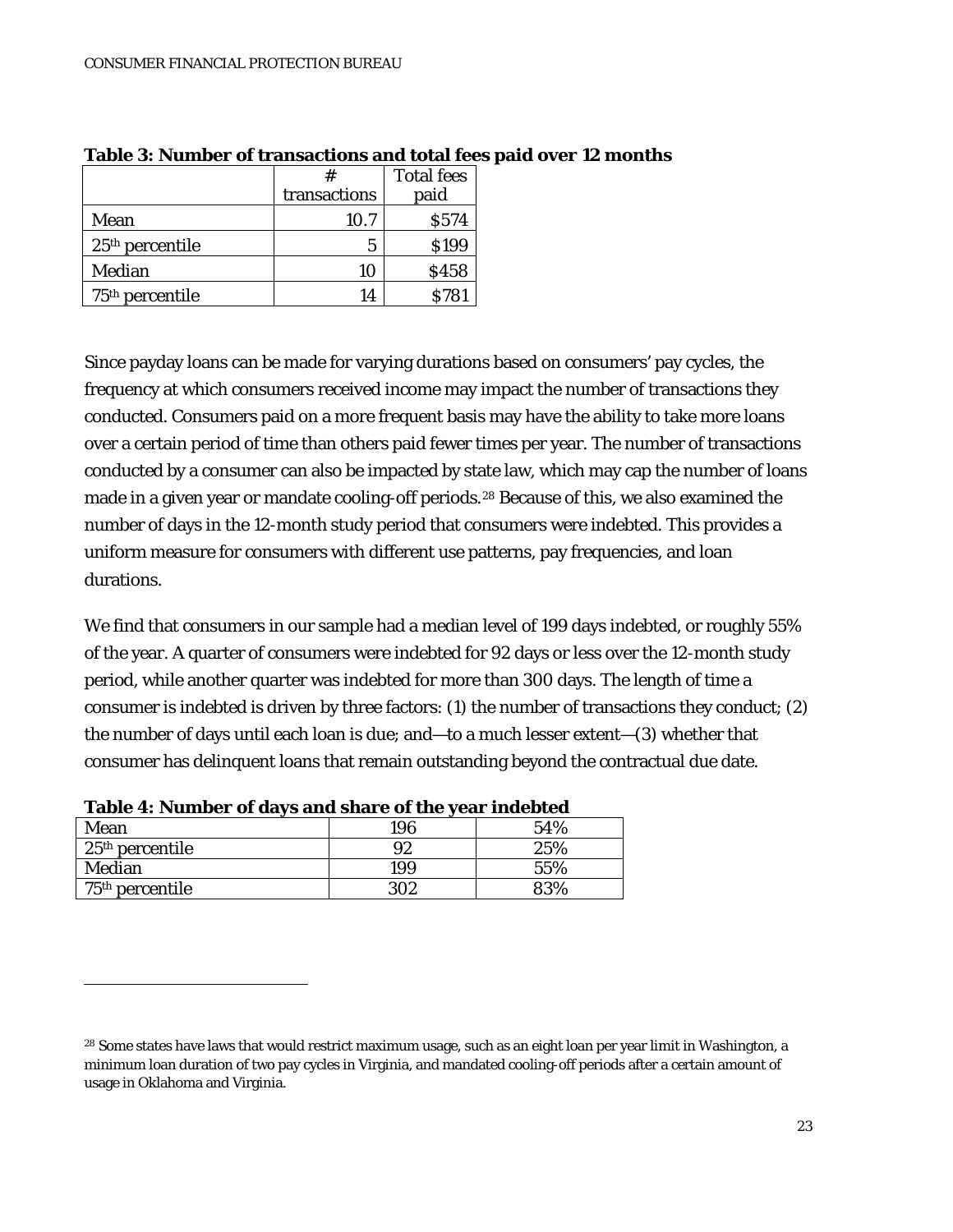### 3.1.4 Sustained Use

Of particular importance to our analysis is the timing of the use of payday loans and whether we observe patterns of sustained, rather than sporadic, use. A pattern of sustained use may indicate that a borrower is using payday loans to deal with expenses that regularly outstrip their income. It also may indicate that the consumer is unable to pay back a loan and meet her other expenses that occur within the same pay period.

To shed light on this issue, we evaluate the distribution of borrowing patterns across consumer usage groups. This allows us to observe the share of transactions that are consistent with a pattern of sustained use, defined as transactions which occurred either the same day a previous loan was closed or soon after. Figure 6 below classifies consumers into five groups based on the number of transactions they conducted over the 12 month period. For each group, we can observe what share of transactions conducted by these consumers are the initial loans or loans after a break in indebtedness of at least 15 days. Likewise, we can observe the share of transactions that occurred shortly after a previous loan was closed—either the same day, within 1-7 days, or within 8-14 days.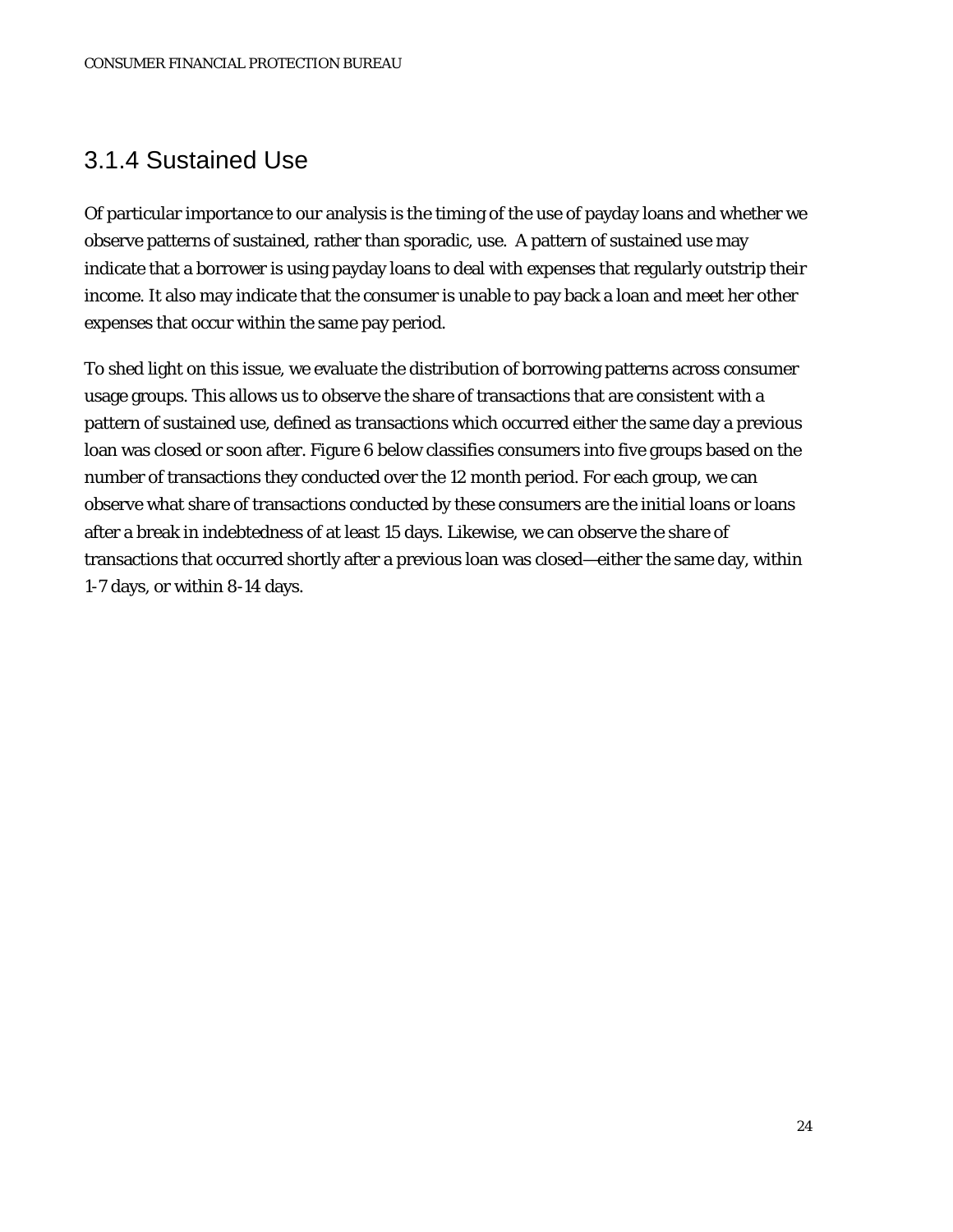

#### **Figure 6: Share of transactions initiated within 14 days of a previous transaction**

The vast majority of loans made to consumers with 1-2 transactions in the 12 month period were either initial loans or loans taken after a 15 day or longer break. By definition, all borrowers with a single transaction would meet these criteria since they only took an initial loan.

For those consumers taking out more than two loans during the 12 month period, an increasing share were attributable to transactions that are taken out on a sustained basis; that is, within 14 days of the prior loan. Transactions taken by consumers with 3-6 loans in the 12 month period were about evenly split between continuous loans and loans that are either the initial in our study period or taken out after a 15 day or longer break after closing the previous loan.

The majority of transactions conducted by consumers with at least 7 transactions a year were taken on a nearly continuous basis. Most frequently, these new transactions were opened within a day of a previous loan closing. We discuss the significance of these findings in the final section of this paper.

Note: The total height of each bar represents the mean number of transactions a borrower in each usage category conducted over 12 months. The height of each sub-category represents the mean number of transactions per consumer in the 12-month period that were conducted on the same day, within 1-7 days, or within 8-14 days of the close of a previous loan, as well as a sub-category that represents initial loans and new loans opened 15 days or longer after a previous loan was repaid.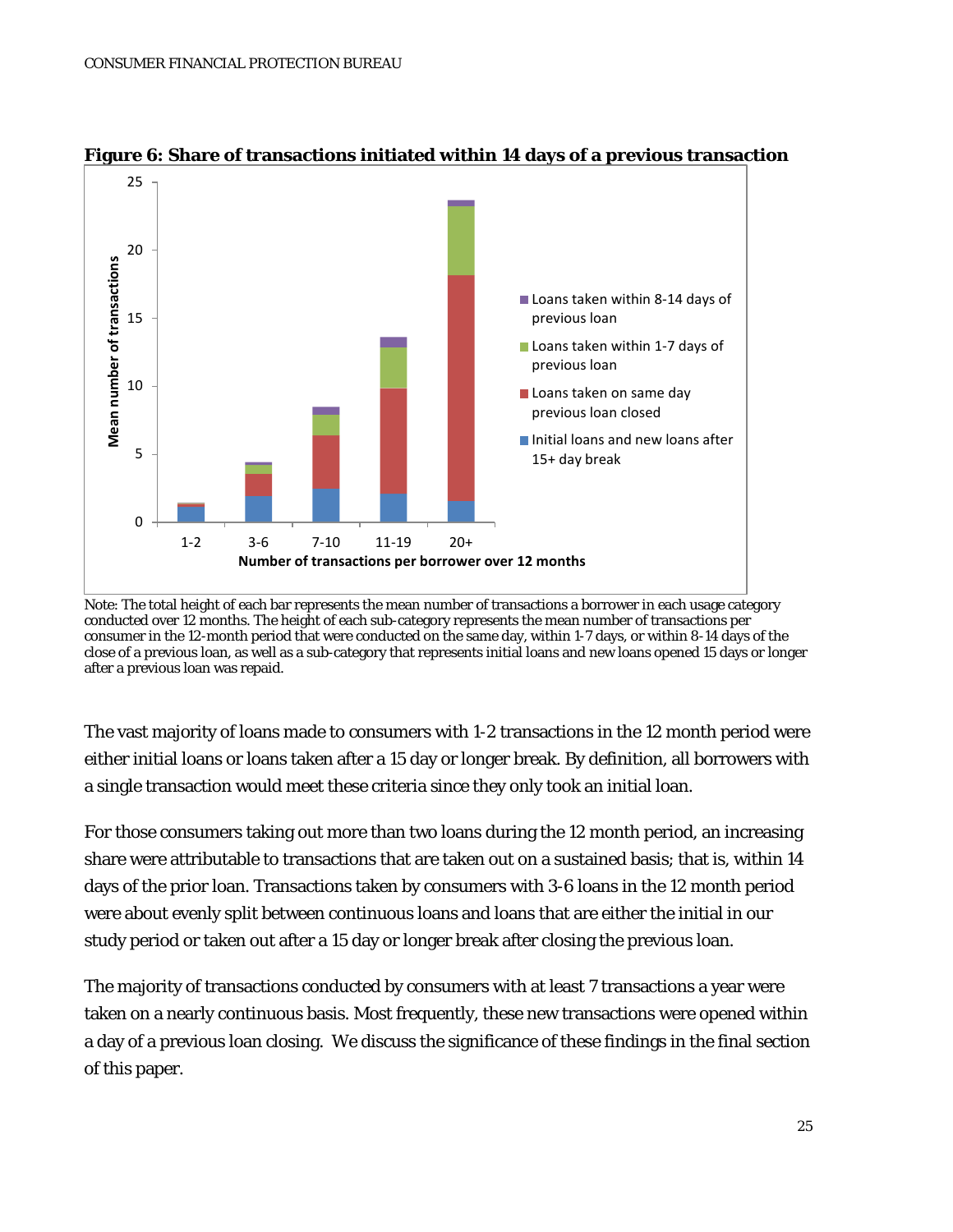## 3.2 Deposit Advances

 $\overline{a}$ 

For our study of deposit advances, we gathered data from a number of depository institutions. Some of these data are used here to describe outcomes for consumers during a 12 month study period. Since deposit advance eligibility typically depends on recent electronic deposit history, NSF and overdraft activity, and previous deposit advance use, a consumer's eligibility can fluctuate over time. Consumers included in this analysis had accounts that were either: (1) eligible to take an advance during the first month of the study period or (2) eligible during subsequent months if they had been eligible sometime during the quarter prior to the beginning of the study period.[29](#page-22-0) Consumers with accounts opened after the beginning of the study period and accounts that became newly eligible later in the study period were excluded. Based on these criteria, an equal number of accounts were randomly selected for each institution; hence the outcomes reported here can be thought of as averages across institutions, rather than outcomes for the underlying population of accounts that satisfied these criteria.<sup>[30](#page-25-0)</sup> This sampling methodology was used so that patterns measured below cannot be attributed to any specific institution.

About half of the institutions' consumer deposit accounts were eligible for deposit advances. Our sample contains more than 100,000 eligible accounts, with roughly 15% of accounts having at least one deposit advance during the study period. We compare deposit advance users and consumers who are eligible for—but did not take—any advances, as well as deposit advance users with varying levels of use.

<sup>&</sup>lt;sup>29</sup> The data obtained by the CFPB covers a period longer than the study period and thereby enables us to observe eligibility prior to the start of the study period.

<span id="page-25-1"></span><span id="page-25-0"></span><sup>&</sup>lt;sup>30</sup> The analysis of the deposit advance product presented in this paper draws on information collected through the supervisory process, aggregated to preserve the confidentiality of individual institutions.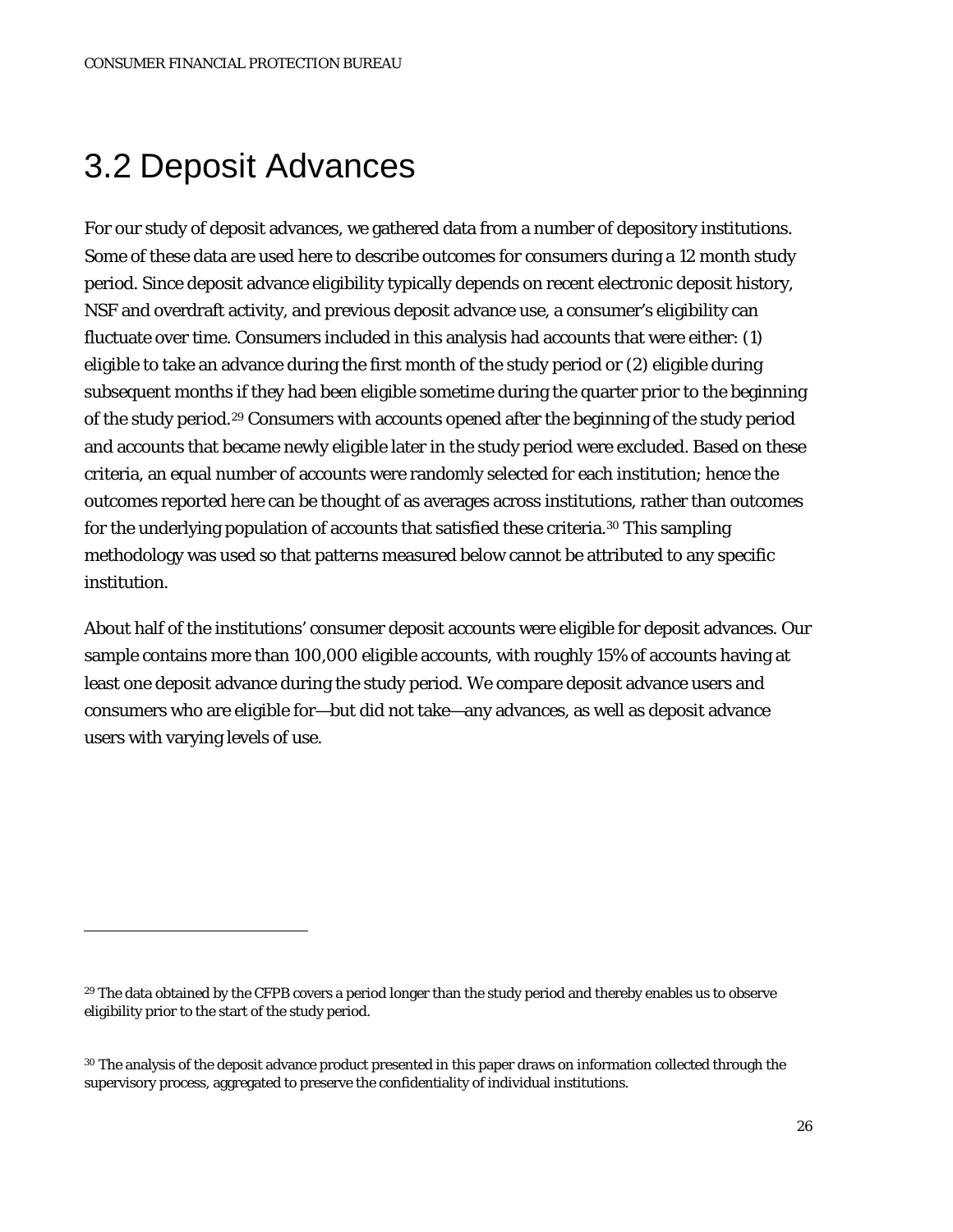#### 3.2.1 Loan Characteristics

 $\overline{a}$ 

The median size of an individual advance was \$180. However, consumers can take out multiple advances in small increments up to their specified credit limit prior to repaying outstanding advances and associated fees out of the next electronic deposit. Thus, merely observing the size of an individual advance without considering the number of advances taken before repayment may not fully capture the extent of borrowing.

To provide a more meaningful representation of loan characteristics, we also analyzed each "advance balance episode," defined as the number of consecutive days during which a consumer has an outstanding deposit advance balance. The median average daily balance of all advance balance episodes was \$343, which is larger than the \$180 median advance. This reflects the tendency of some consumers to take multiple advances prior to repayment.

To measure the duration and APRs associated with incremental deposit advance use or repayments from multiple deposits, we again used the concept of advance balance episodes. Each advance balance episode has a well-defined duration and average daily outstanding balance that can be used to measure an APR, given total advance fees that are a fixed percent of advances extended during the period.[31](#page-25-1)

We took this approach to measuring APRs in dealing with consumers who take incremental advances prior to the receipt of the next electronic deposit and with advances that are repaid out of successive electronic deposits credited to the account at different dates. When a consumer takes multiple advances prior to a given incoming electronic deposit, each is subject to the same fee measured as a percent of the advance amount. However, each advance will have a different duration (measured as the number of days until repayment) and, therefore, a different APR. Similarly, when an incoming electronic deposit is insufficient to fully repay an outstanding deposit advance balance, segments of the advance repaid at a different dates will have varying durations (and, again, different APRs).

<span id="page-26-0"></span><sup>31</sup> This fee-based APR calculation is solely intended to facilitate comparisons between payday loans and deposit advances for the purposes of this white paper and should not be relied upon for any other purpose. When disclosing APR, lenders must comply with currently applicable legal requirements.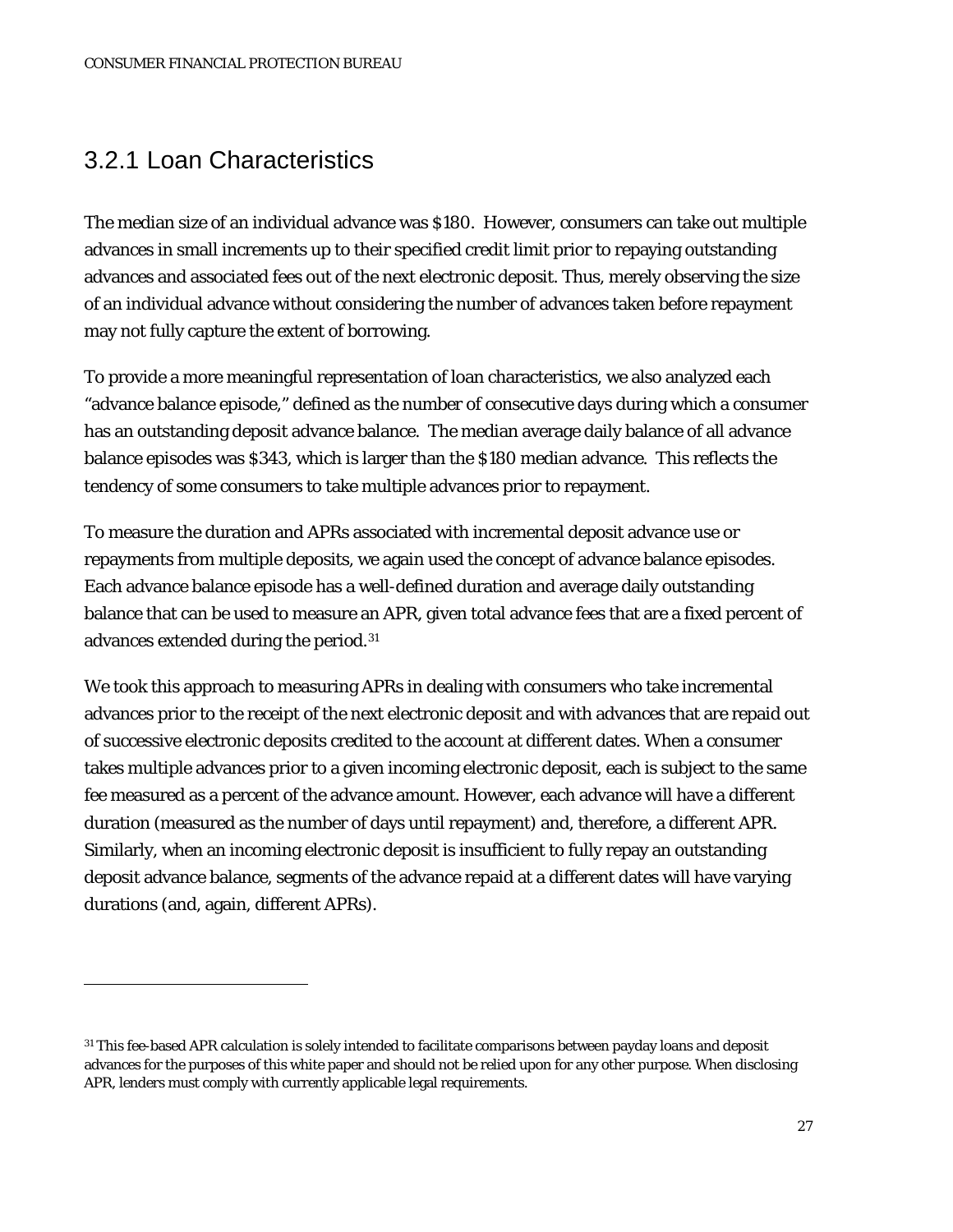The median duration of advance balance episodes in our sample was 12 days. Using this duration, we can calculate an APR for different fees that may be charged for an advance. For example, a typical fee is \$10 per \$100 borrowed.[32](#page-26-0) This fee would imply an APR of 304% given a 12-day duration. A hypothetical lower fee of \$5 per \$100 advanced would yield an APR of 152%, while a hypothetical higher fee of \$15 per \$100 advanced and would yield an APR of 456% with the same 12-day term. Thus, the APR will vary significantly depending on the duration of a particular advance balance episode and the fee charged by an individual institution.

#### 3.2.2 Consumer Account Characteristics

<span id="page-27-0"></span> $\overline{a}$ 

While we did not directly observe the total income of consumers who use deposit advances in our sample, we did observe deposits to their accounts. We can also measure other account characteristics in our data, such as average daily balances, and how consumers transact from their accounts. An important part of our analysis was to compare how these types of account activity differ for consumers who use advances and for consumers who are eligible for deposit advances but do not use the product ("eligible non-users"). In general, these findings are measured on an average per-month basis for the months that the deposit account was open during the study period.

Consumers in our study sample who took deposit advances had a median of just under \$3,000 in average monthly deposits. While monthly deposits are not necessarily indicative of, or directly comparable to, monthly income (deposits can reflect money transferred into an account from other sources), average monthly deposits do reflect available resources. As compared to eligible non-users, consumers taking deposit advances tended to have slightly lower average monthly deposits.

<sup>&</sup>lt;sup>32</sup> This fee is expressed in slightly different ways depending on the institution, such as \$2 per \$20 borrowed, or \$1 per \$10 advanced, but is the equivalent to a \$10 fee for every \$100 borrowed.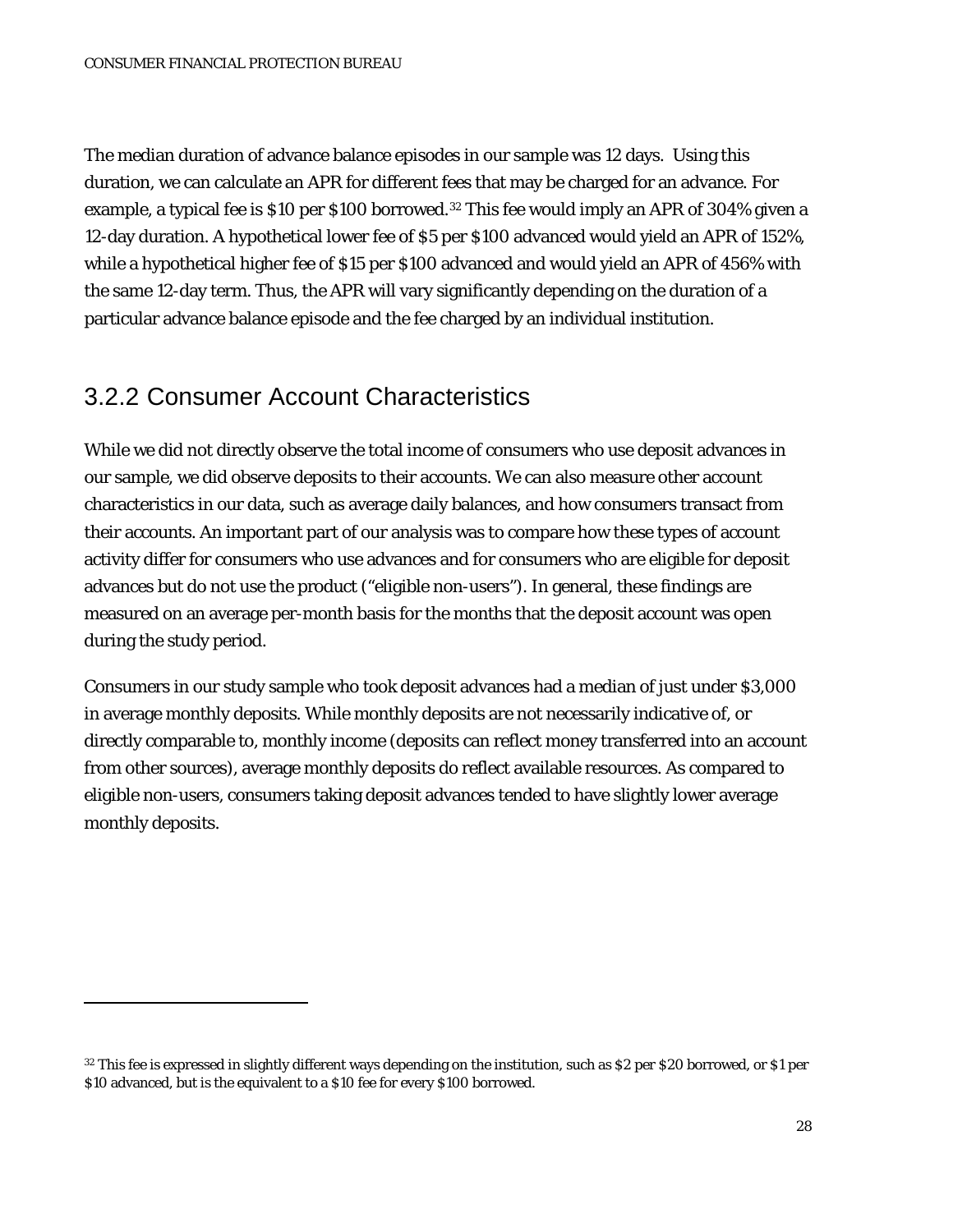

#### **Figure 7: Average monthly deposits**

Note: Not all accounts in the sample were open for the entire 12-month study period. Average deposits were measured for months during which the account was open.

Consistent with lower deposits to the account, deposit advance users also tended to have a lower volume of payments and other account withdrawals than eligible non-users.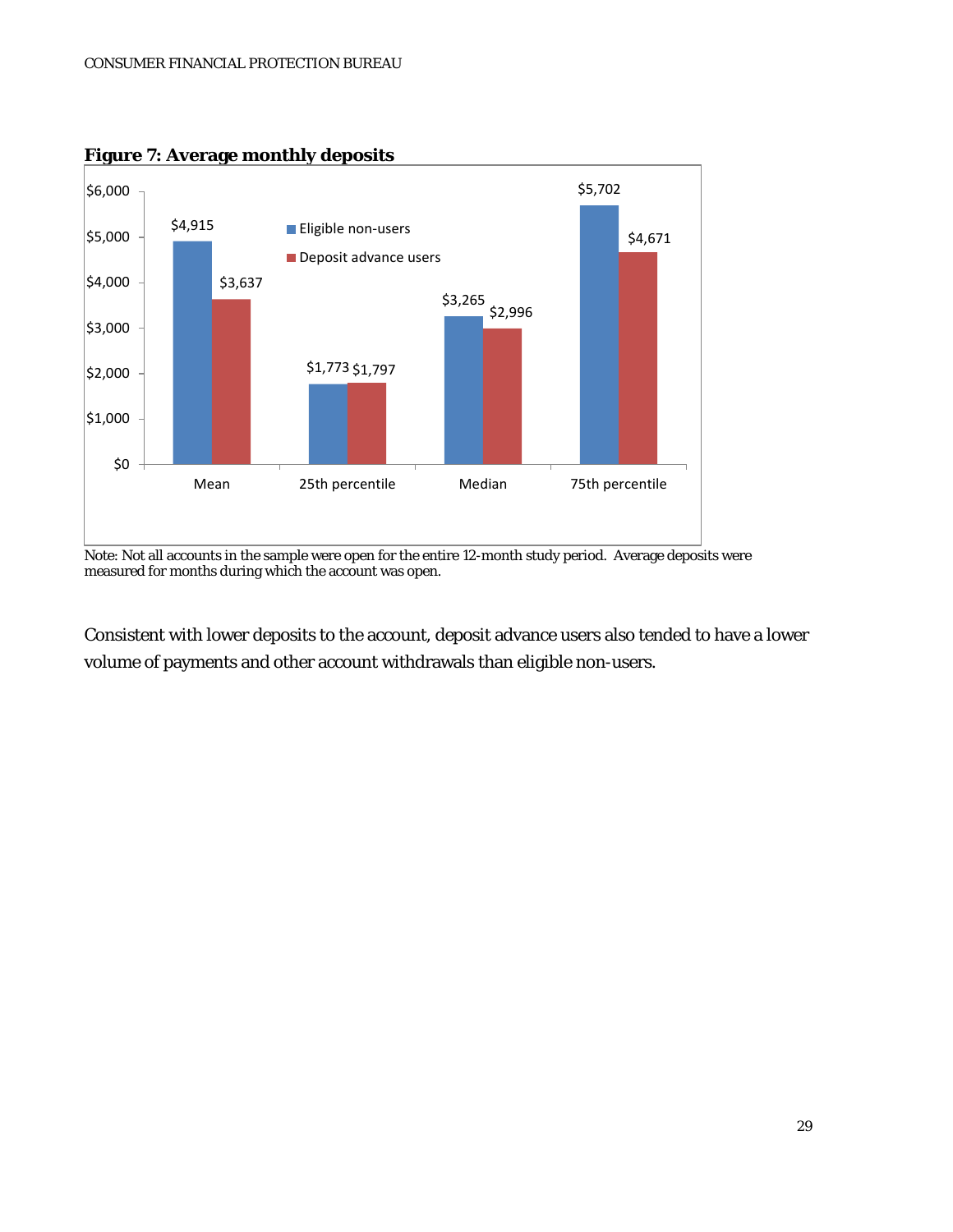

**Figure 8: Average monthly consumer-initiated debits**

Note: Not all accounts in the sample were open for the entire 12-month study period. The average dollar volume of consumer-initiated debits was measured for months during which the account was open.

However, deposit advance users tended to conduct a larger number of account transactions than eligible non-users, particularly debit card transactions.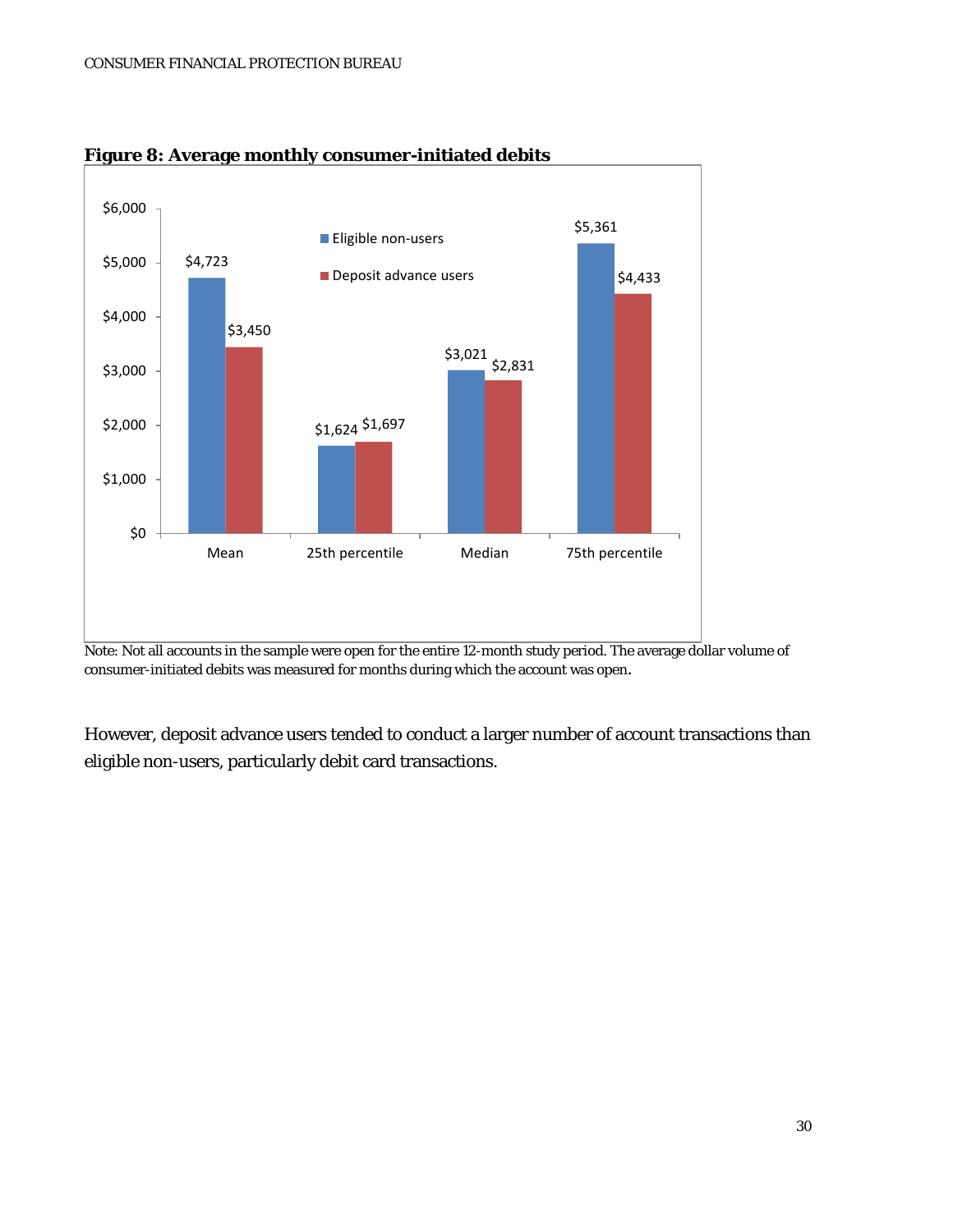

**Figure 9: Average monthly number of consumer-initiated debits**

Deposit advance users tended to have much lower average daily balances than eligible nonusers. This suggests that deposit advance users have less of a buffer to deal with financial shortfalls (balances reported here include deposit advances that have been credited to a consumer's deposit account).

Note: Not all accounts in the sample were open for the entire 12-month study period. The average number of consumer-initiated debits per month is measured for months during which the account was open.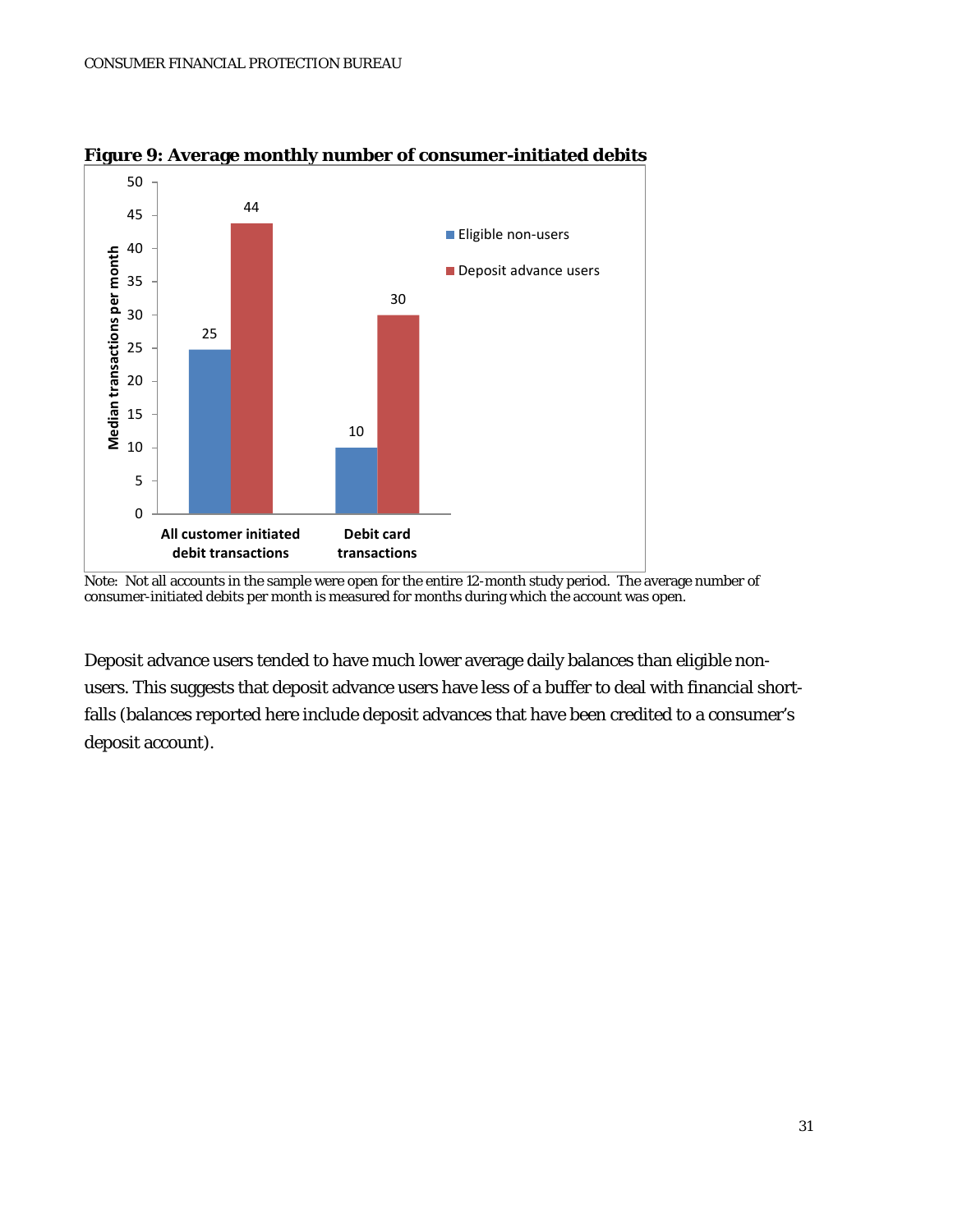

**Figure 10: Average daily account balance**

Note: Not all accounts in the sample were open for the entire 12-month study period. The average daily account balance for each account is measured for days during which the account was open.

### 3.2.3 Intensity of Use

To better understand how consumers in our sample use deposit advances, we first present information on the number of advances taken and total dollar amount advanced during the study period, as well as the number of advance balance episodes deposit advance users have over the 12-month study period.

As previously explained, because consumers can take multiple advances up to their specified credit limit with repayment out of the next electronic deposit, measuring the number of advances is not necessarily an accurate means of measuring the intensity of use. For example, a consumer who takes out two advances each of \$50 on successive days is not necessarily using the product more intensely than a consumer who takes out a single advance of \$100. To assess intensity of use in light of the incremental nature of some consumers' use of the deposit advance product, we classify accounts in terms of the total dollar volume of advances taken during the 12-month study period rather than the number of advances that were extended.

As with payday borrowers, we found that a significant share of deposit advance borrowers took a sizable volume of advances during the 12-month study period. On the one hand, 30% of all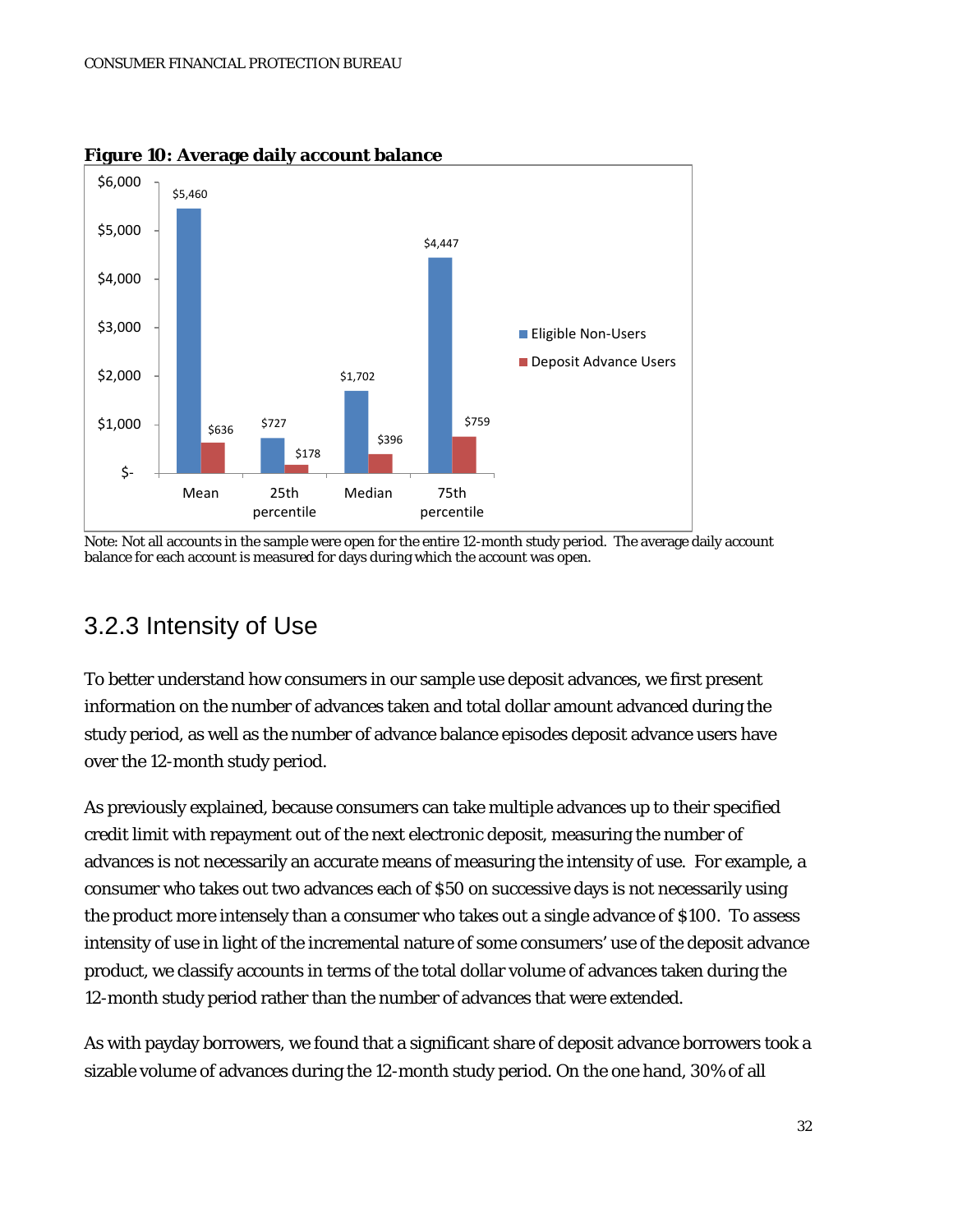borrowers in our sample had total advances of no more than \$1,500; which we refer to as light to moderate annual use of the deposit advance product. On the other hand, more than half of deposit advance users in our sample took advances totaling more than \$3,000. Further, more than a quarter (27%) of deposit advance borrowers took advances totaling more than \$6,000 over 12 months, and more than half of this group (14% of the total population of deposit advance borrowers) took advances in excess of \$9,000.

The two highest usage groups accounted for 64% of the total dollar volume of advances and more than half (55%) of the total number of advances extended. In contrast, the borrowers who used \$1,500 or less in advances during the same time period accounted for less than 10% of the total dollar amount and number of advances.



#### **Figure 11: Distribution of loan use and volume**

Note: Each account is classified by the dollar volume of deposit advances taken during the 12-month study period. Not all accounts in the sample were open for the entire study period.

Table 5 illustrates that higher deposit advance usage during the 12-month period tends to reflect borrowers' frequent, as well as larger, advances.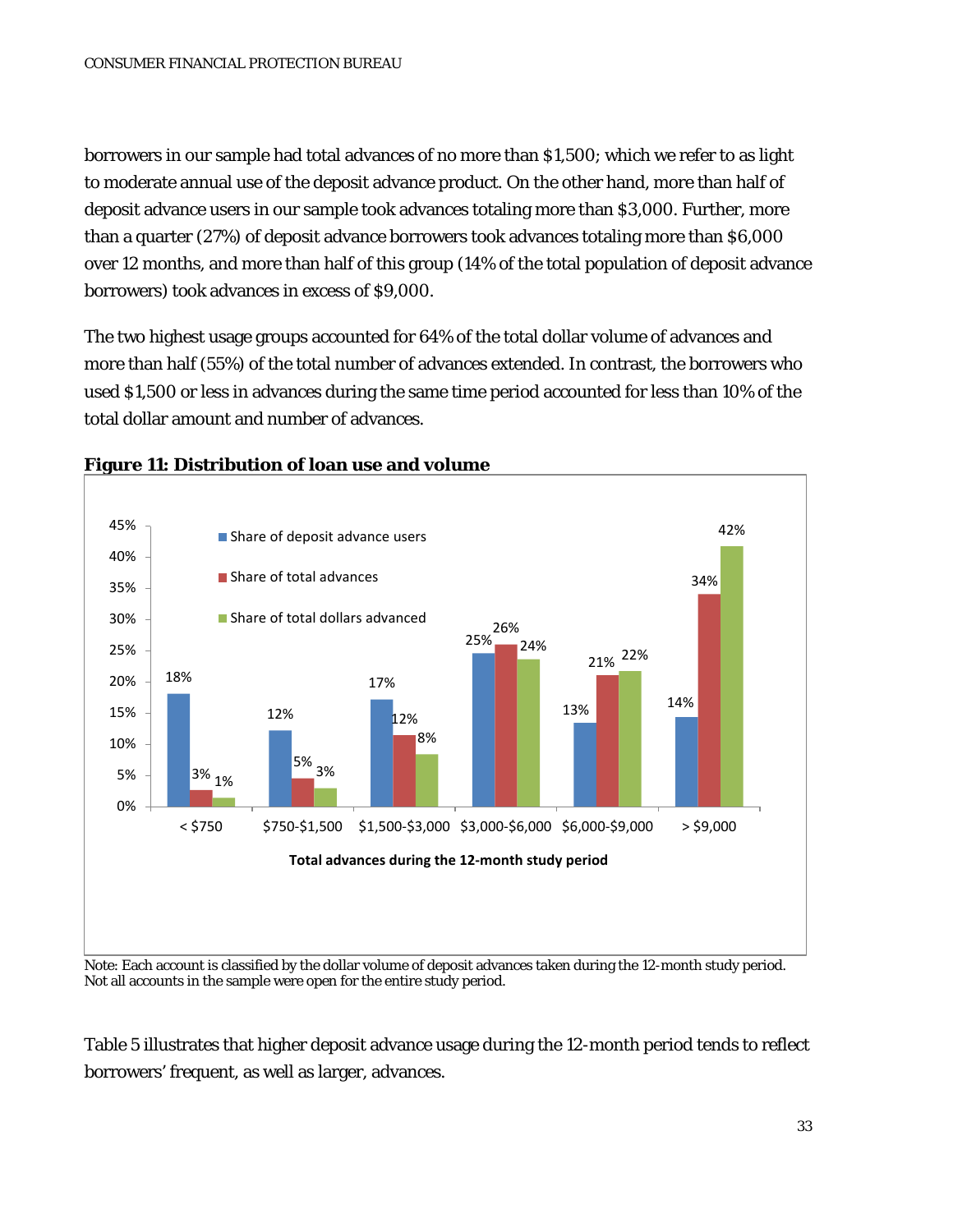|                                 |                 | Amount use groups |               |           |          |          |             |
|---------------------------------|-----------------|-------------------|---------------|-----------|----------|----------|-------------|
|                                 | All             |                   |               |           |          |          |             |
|                                 | account<br>with |                   | <b>\$750-</b> | $$1,500-$ | \$3,000- | \$6,000- |             |
|                                 | advances        | $<$ \$750         | \$1,500       | \$3,000   | \$6,000  | \$9,000  | $>$ \$9,000 |
| Median<br>amount                |                 |                   |               |           |          |          |             |
| per<br>advance                  | \$180           | \$100             | \$100         | \$100     | \$160    | \$200    | \$200       |
| Median<br>number of<br>advances | 14              | 2                 | 6             | 11        | 17       | 26       | 38          |

**Table 5: Median amount per advance and median number of advances**

Note: Each account was classified by the dollar volume of deposit advances taken during the 12-month study period. Not all accounts in the sample were open for the entire study period.

As discussed in a previous section, we also measure use in terms of each advance balance episode—defined as the period of time in which a consumer has an advance outstanding. We found that the median number of episodes for all advance users in our study sample is eight per year. This varied from a median of just two episodes for the lowest use group to a median of 19 episodes for the highest use group.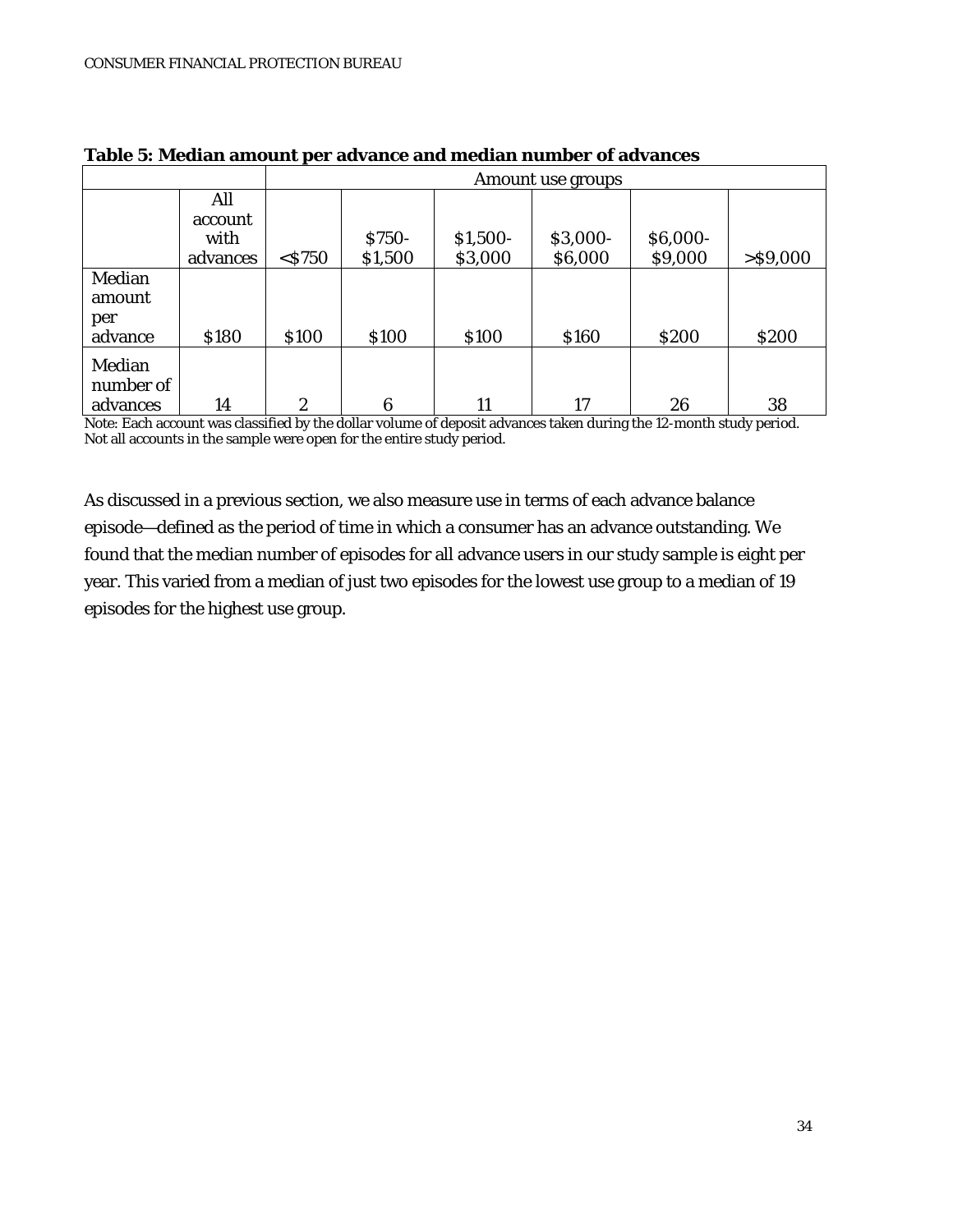

**Figure 12: Median number of advance balance episodes over 12-month period**

Higher usage during the 12-month study period also reflected larger outstanding balances during advance balance episodes. For the lowest usage group, the median average daily advance balance was \$150, while for consumers in the two highest usage groups, average daily balances of advance balance episodes tended to exceed \$400.

Note: An advance balance episode is defined as a period during which the account holder had an outstanding deposit advance balance. An advance balance episode may involve more than one advance or more than one repayment. Not all accounts in the sample were open for the entire 12-month study period.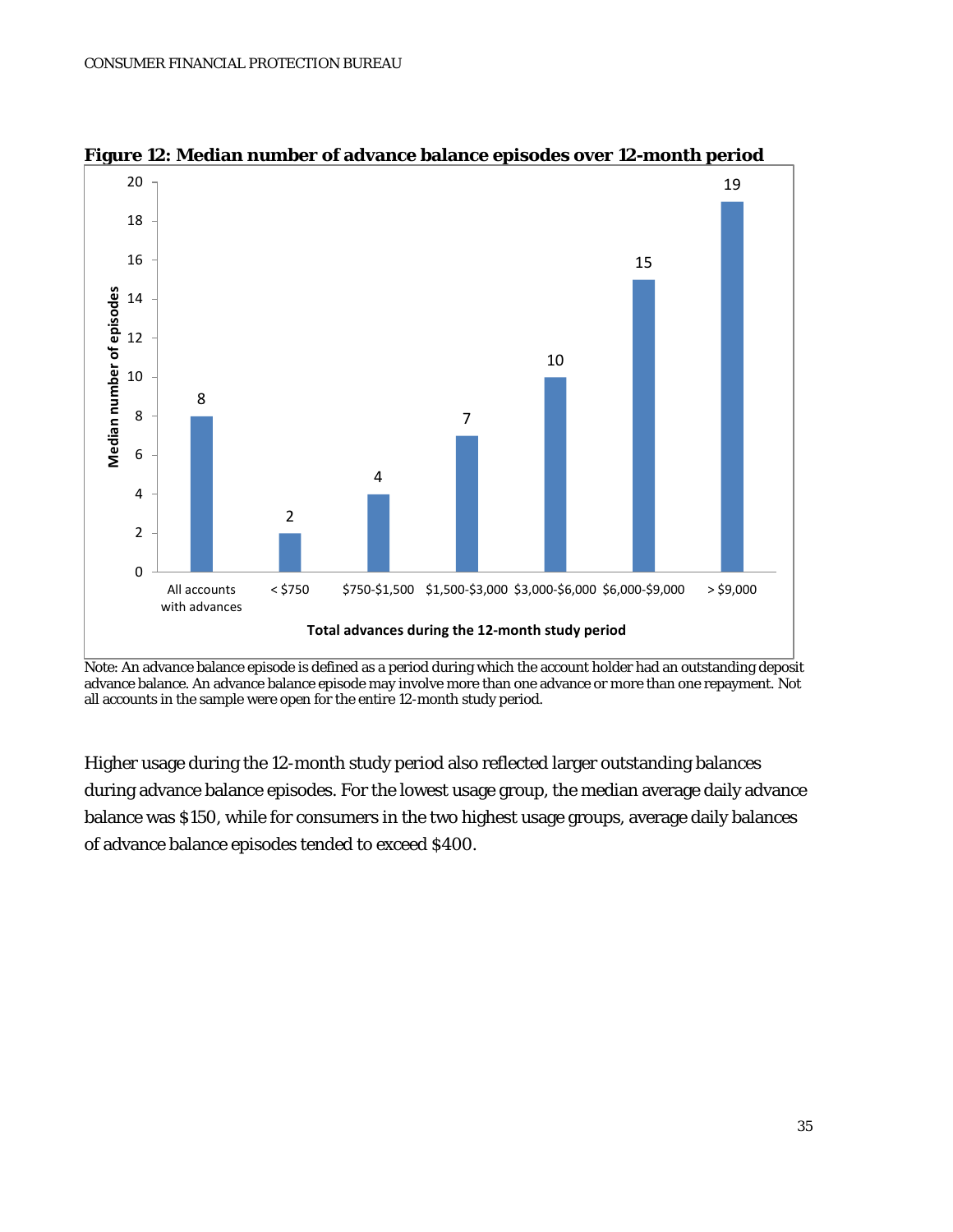

**Figure 13: Average outstanding advance balance** 

Note: An average daily balance is computed for each period during which an account holder has an outstanding deposit advance balance. Not all accounts in the sample were open for the entire 12-month study period.

We also measured the total number of days that each consumer in our sample was indebted by using the duration of each advance balance episode. Consumers in our sample were indebted for a median of 112 days (31% of the year), with the number of days generally increasing with the total volume of advances taken. Consumers taking more than \$3,000 in advances during the 12 month study period tended to be indebted for more than 40 percent of the year.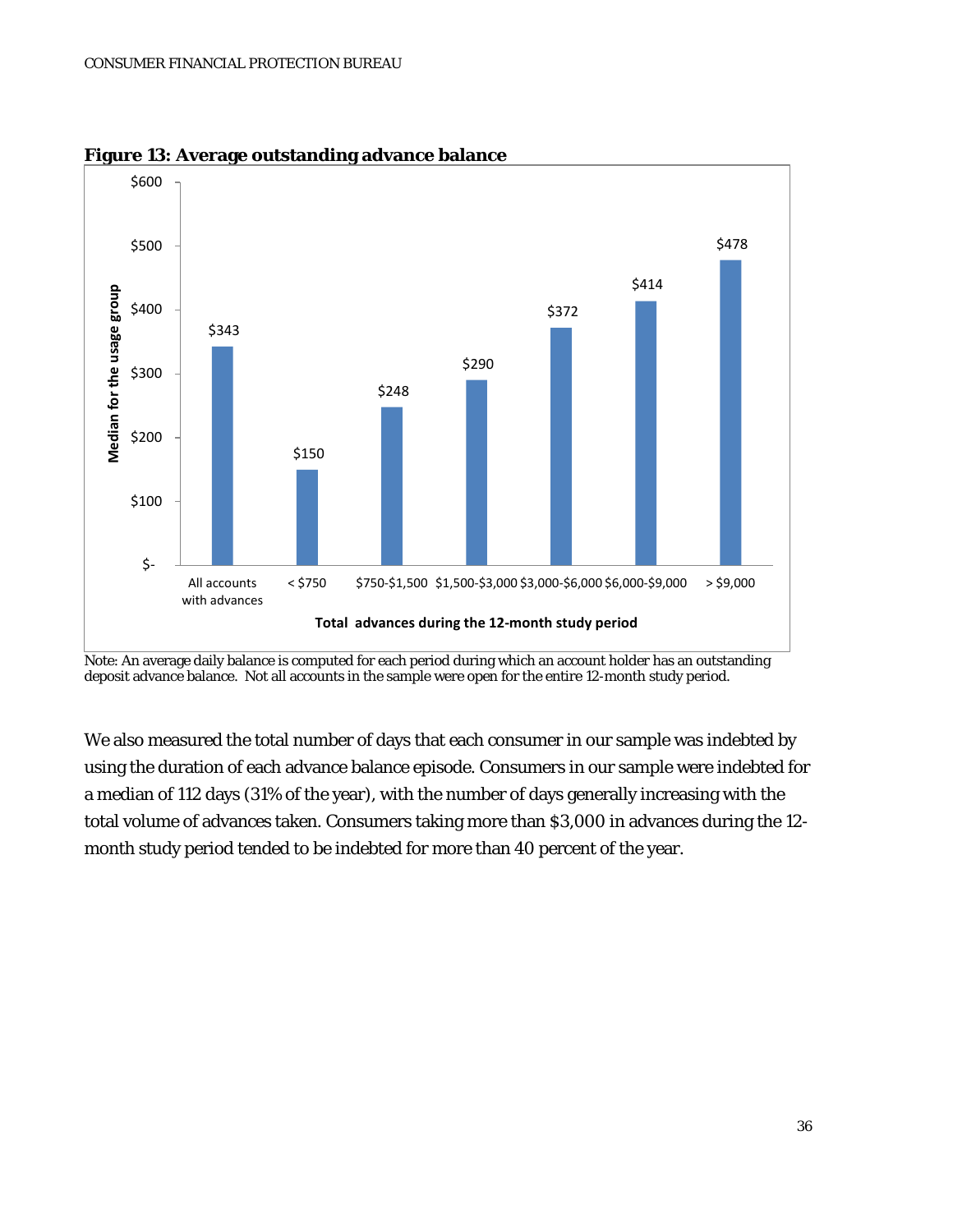

**Figure 14: Median total days with outstanding advance balance**

Note: Median number of days with outstanding advance balances during the 12 month-study period; not all accounts in the sample were open for the entire 12-month study period.

It is important to note that because we are analyzing consumers based on their eligibility for the deposit advance product, reported usage patterns are not directly comparable to those analyzed for payday borrowers that were included in the sample only if they had taken a loan in the first month of the study period. The deposit advance usage patterns measure usage by consumers who were eligible to use the product at the beginning of the sample period, but some consumers who used the product may not have done so until later in the year. Neither the payday loan nor the deposit advance findings capture any continuing use after the 12-month period analyzed. Usage patterns for both products also reflect use that ends because a consumer does not repay the loan and hence, the account is charged off.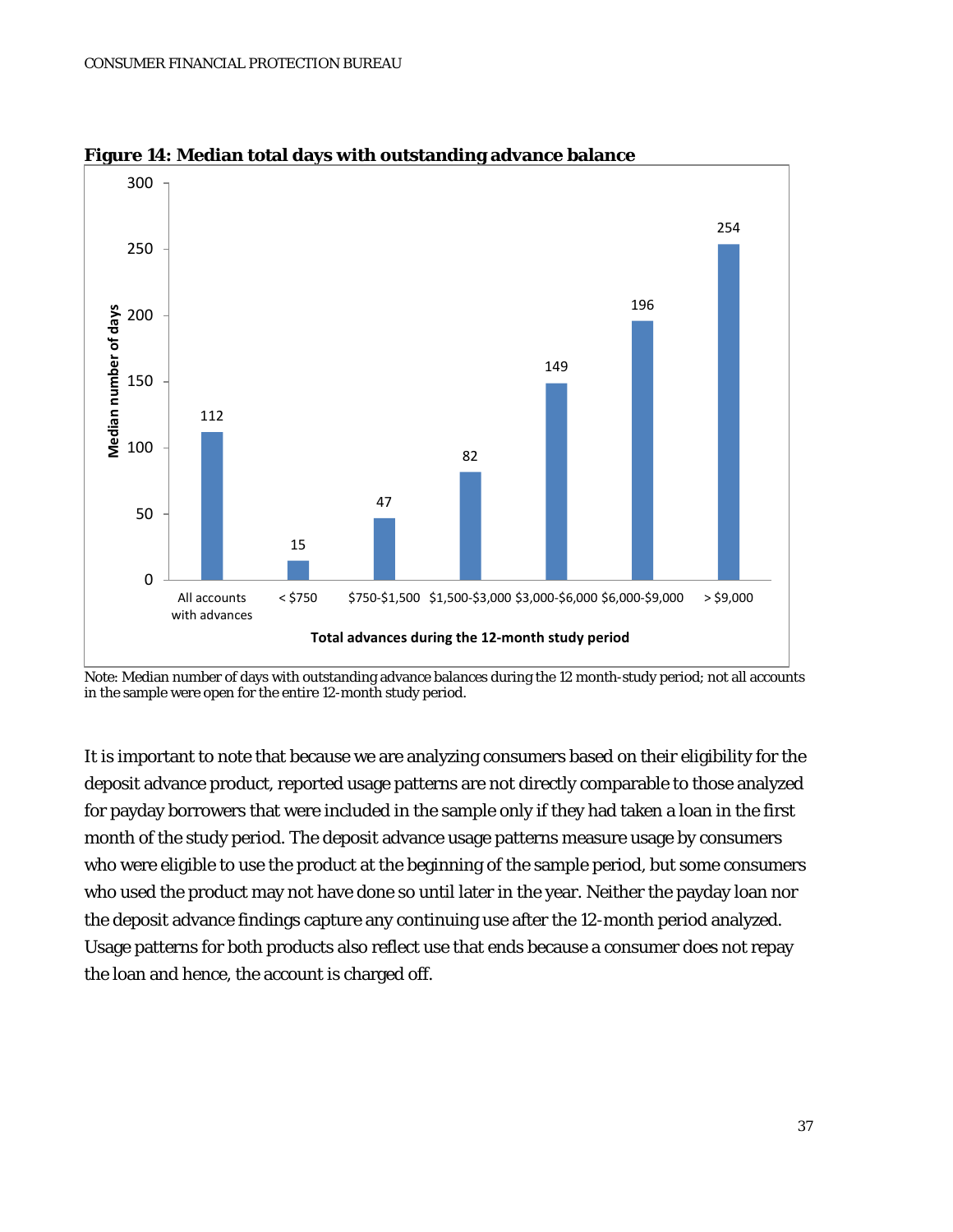#### 3.2.4 Sustained Use

 $\overline{a}$ 

In addition to examining the advance activity of consumers during the 12-month period, we also analyze whether that indebtedness (measured in terms of advance balance episodes) occurred on a sustained, nearly uninterrupted basis.

We examined the total number of months in which each consumer in our sample took deposit advances and the longest number of consecutive months that advances were used. The median number of months in which a consumer had outstanding advance balances was seven; however consumers with \$1,500 or less in annual advances typically had outstanding advances in four or fewer months while consumers with over \$3,000 in annual advances typically had outstanding advances in 9 or more months, and at least six consecutive months during the 12-month period we examined here. It is important to note that that not all consumers were eligible to take deposit advances in every month of the study period so breaks in usage may be attributable to other factors.<sup>33</sup>

<span id="page-37-0"></span><sup>33</sup> For example, some accounts closed before the end of the study period. And, while most accounts were open for the entire period, many consumers were not eligible to take deposit advances for the entire year. In addition to other criteria that affect eligibility, variations also reflect policies requiring cooling-off periods after a specific period and/or intensity of use. Cooling-off policies are reflected in a reduction in amount of time that heavy advance users are eligible during the 12-month study period, compared to otherwise similar consumers with less usage. As intended, cooling-off policies set an upper bound on the number of months consumers can take advances.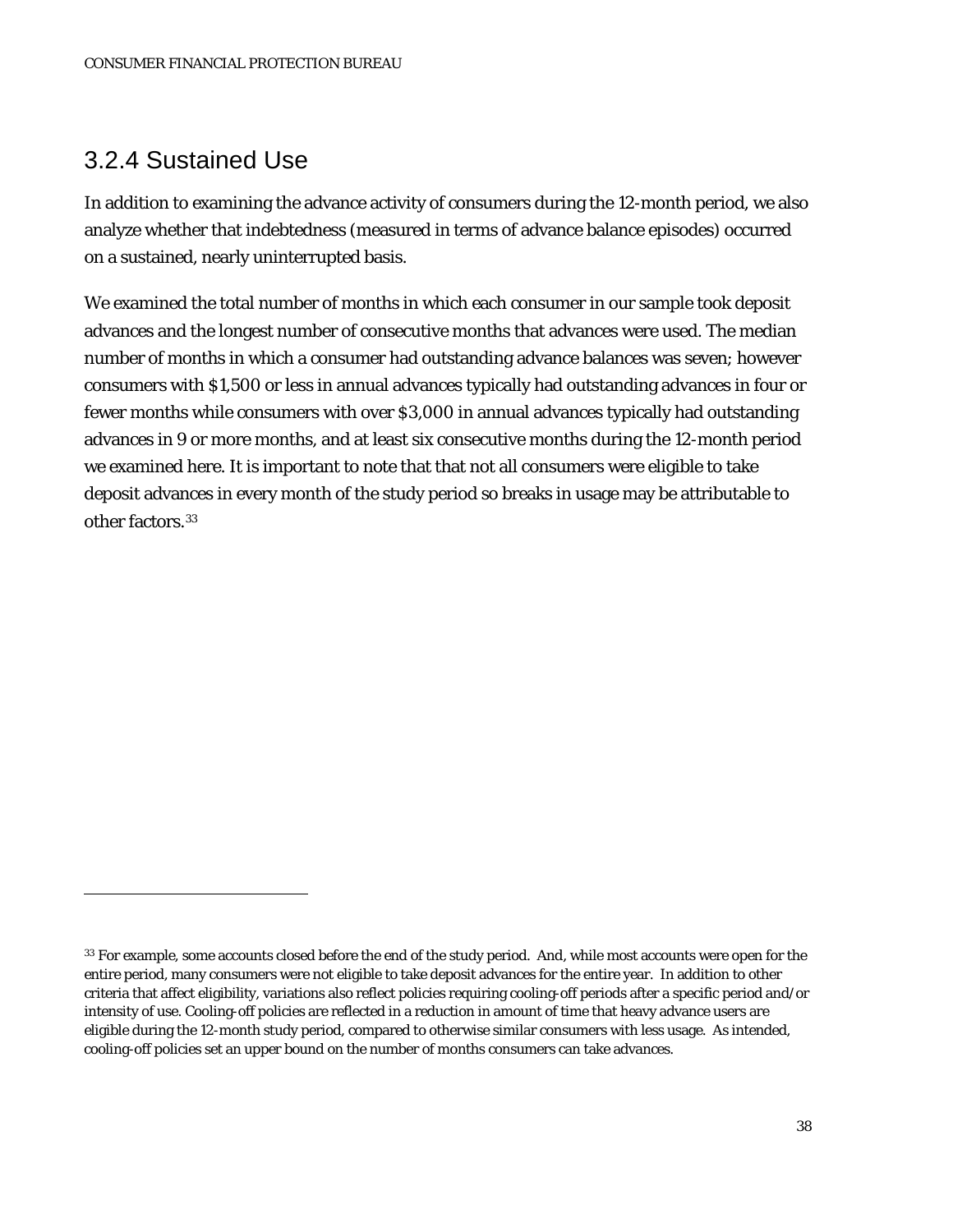

#### **Figure 15: Months with deposit advance activity**

Note: Not all accounts in the sample were open for the entire 12-month study period.

Likewise, to determine whether advances are used with little break in between, we can observe the average number of days between each consumer's advance balance episodes using the dates that each deposit advance episode begins and ends.

Among consumers in our sample with more than one advance balance episode, the median number of days between advances was 13. Consumers who had the least use also had longer breaks between usage; for example, those consumers in the lowest usage group who had more than one advance episode had a median of 48 days between these uses of deposit advance. This break declined markedly among consumers with higher levels of use. Borrowers in the highest three usage groups tended to have 12 or fewer days between advance balance episodes.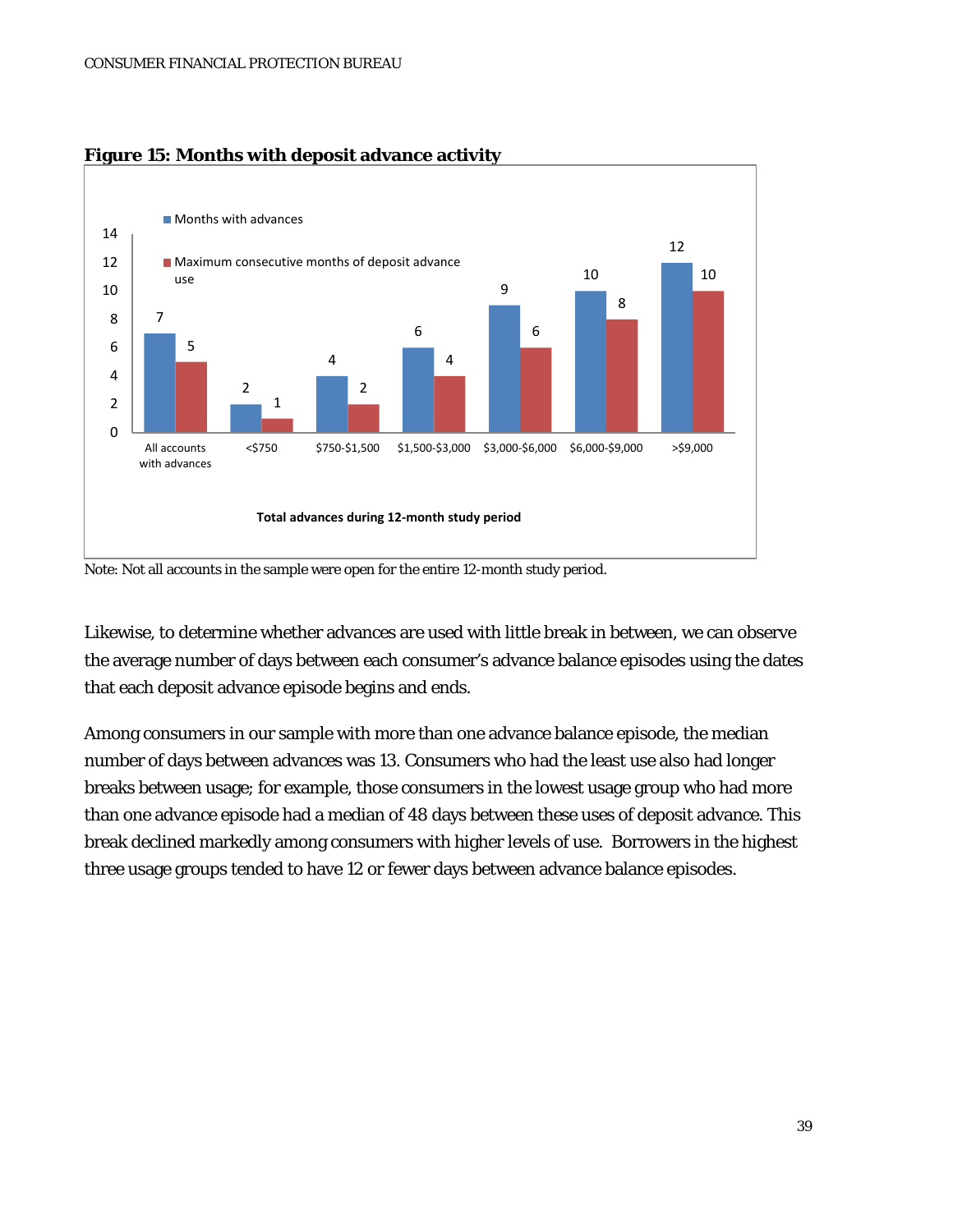

**Figure 16: Average number of days between advance balance episodes**

### 3.2.5 Deposit Advance Use and Overdraft/NSF Activity

In addition to offering deposit advance, the depository institutions in our analysis may also provide overdraft coverage. Overdraft fees may be assessed when a depository institution pays items even though the consumer does not have sufficient funds in her account (or in another account which the consumer has linked to the deposit account). If, instead of paying the item, the bank elects to return it as an unpaid NSF item, a fee may also be charged.

Some institutions market deposit advances as a way for consumers to avoid overdraft fees when they do not have sufficient funds in their accounts to cover transactions. However, deposit advances are typically not offered as a form of "overdraft protection" that would automatically cover non-sufficient funds items up to a consumer's deposit advance limit. A consumer taking a

Note: The average number of days between a consumer's advances is calculated for each account with at least two advances during the 12-month study period; not all accounts in the sample were open for the entire 12-month study period.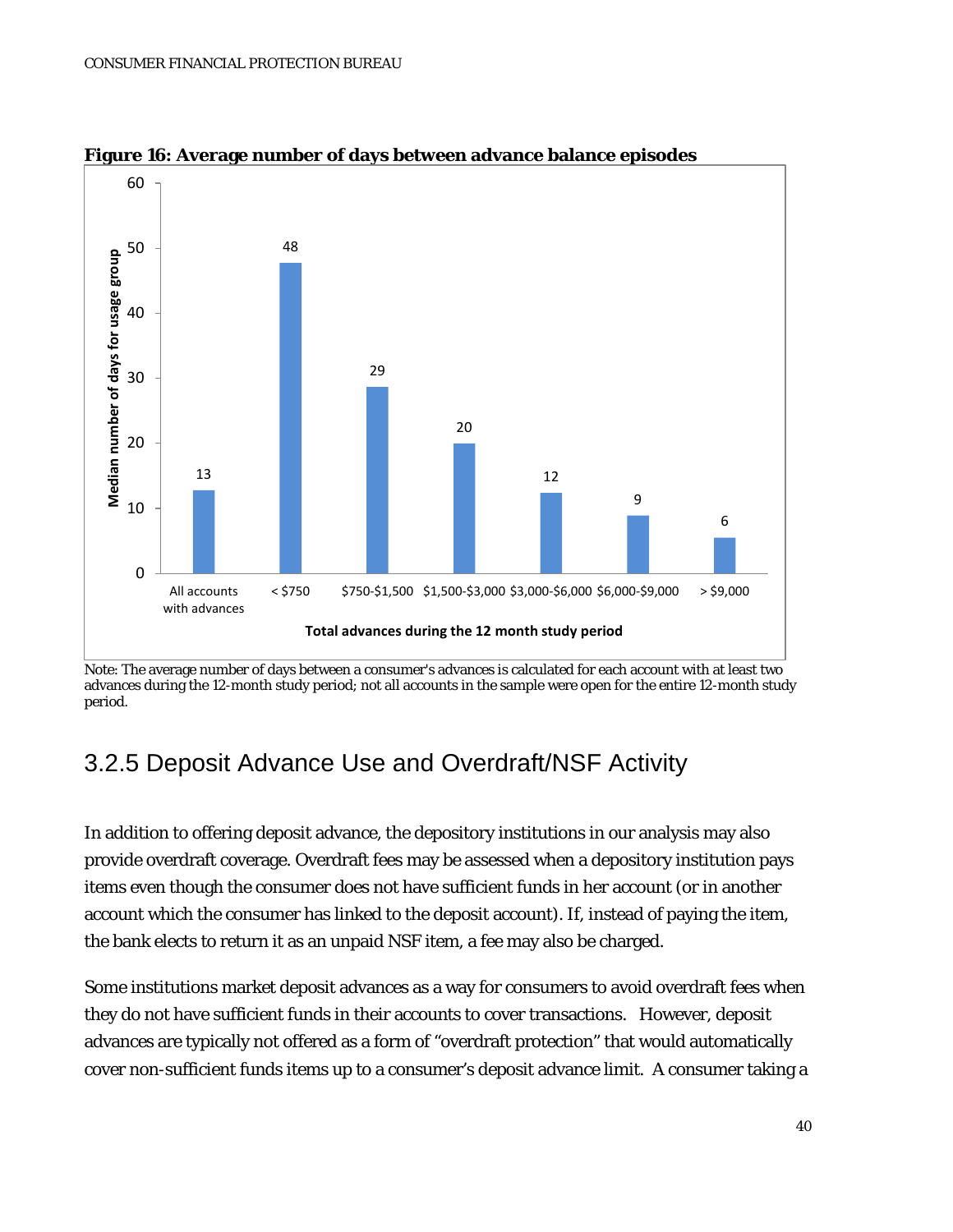deposit advance to add funds to her account balance must estimate the amount of funds needed to cover transactions that have not yet cleared as well as future transactions that will occur before the next deposit.

We found that deposit advance users in our sample of accounts were much more likely to have incurred an overdraft or NSF fee during the 12-month study period than eligible non-users. Notably, we found that while just 14% of eligible non-users incurred an overdraft or NSF fee during the 12 month study period, 65% of those consumers who used deposit advances had overdraft or NSF activity. Deposit advance users who incurred an overdraft or NSF fee typically incurred a greater number of fees than eligible non-users with at least one overdraft or NSF fee.



**Figure 17: Overdraft and NSF Activity during the 12- month study period** 

Note: For each account with at least one NSF or overdraft fee, total fees reflect all overdraft and NSF fees incurred by the account during the study period. However, not all accounts in the sample were open for the entire 12-month study period.

Consumers with greater deposit advance usage during the study period were more likely to have had overdraft or NSF transactions. Over four out of five consumers in the two highest usage groups had at least one overdraft or NSF.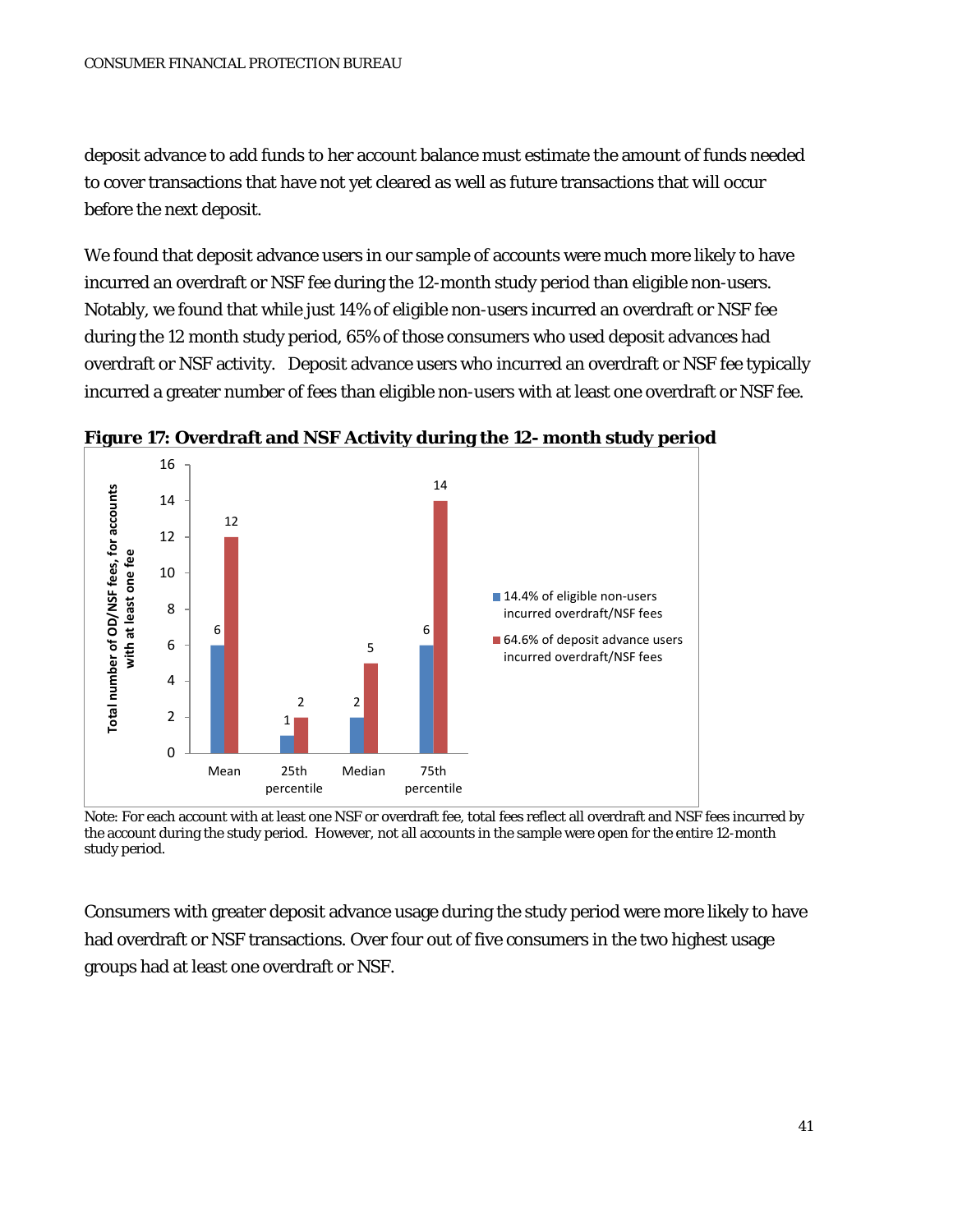|                                                                              |                                | $<$ \$750 | S750-<br>\$1,500 | $$1,500-$<br>\$3,000 | \$3,000-<br>\$6,000 | \$6,000-<br>\$9,000 | $>$ \$9,000 |
|------------------------------------------------------------------------------|--------------------------------|-----------|------------------|----------------------|---------------------|---------------------|-------------|
| <b>Accounts in deposit</b><br>advance usage group with<br><b>OD/NSF</b> fees |                                |           |                  |                      |                     |                     |             |
|                                                                              |                                | 45%       | 57%              | 63%                  | 71%                 | 82%                 | 83%         |
| Number of                                                                    | Mean                           | 7         | 9                | 10                   | 13                  | 17                  | 16          |
| OD/NSF<br>fees for<br>accounts in                                            | 25 <sub>th</sub><br>percentile |           | $\overline{2}$   | $\boldsymbol{2}$     | $\overline{2}$      | 3                   | 3           |
| usage group                                                                  | Median                         | 3         | 4                | 4                    | 5                   | 7                   | 7           |
| with any<br>OD/NSF                                                           | 75th                           | 7         |                  |                      |                     |                     |             |
| fees                                                                         | percentile                     |           | 9                | 11                   | 14                  | 19                  | 18          |

**Table 6: Deposit advance usage and overdraft/NSF fees during the 12 month-study period**

Note: For each account with at least one overdraft or NSF fee, total fees reflect all overdraft and NSF fees incurred by the account during the study period. However, not all accounts in the sample were open for the entire 12-month study period.

Among consumers with overdraft or NSF activity, the total number of these items tended to increase with deposit advance usage. Among the four-fifths of consumers in the two highest usage groups with overdraft or NSF items, the median number of items was seven. However, a quarter of deposit advance users in our sample in the two highest usage groups with overdraft or NSF items had 18 or more.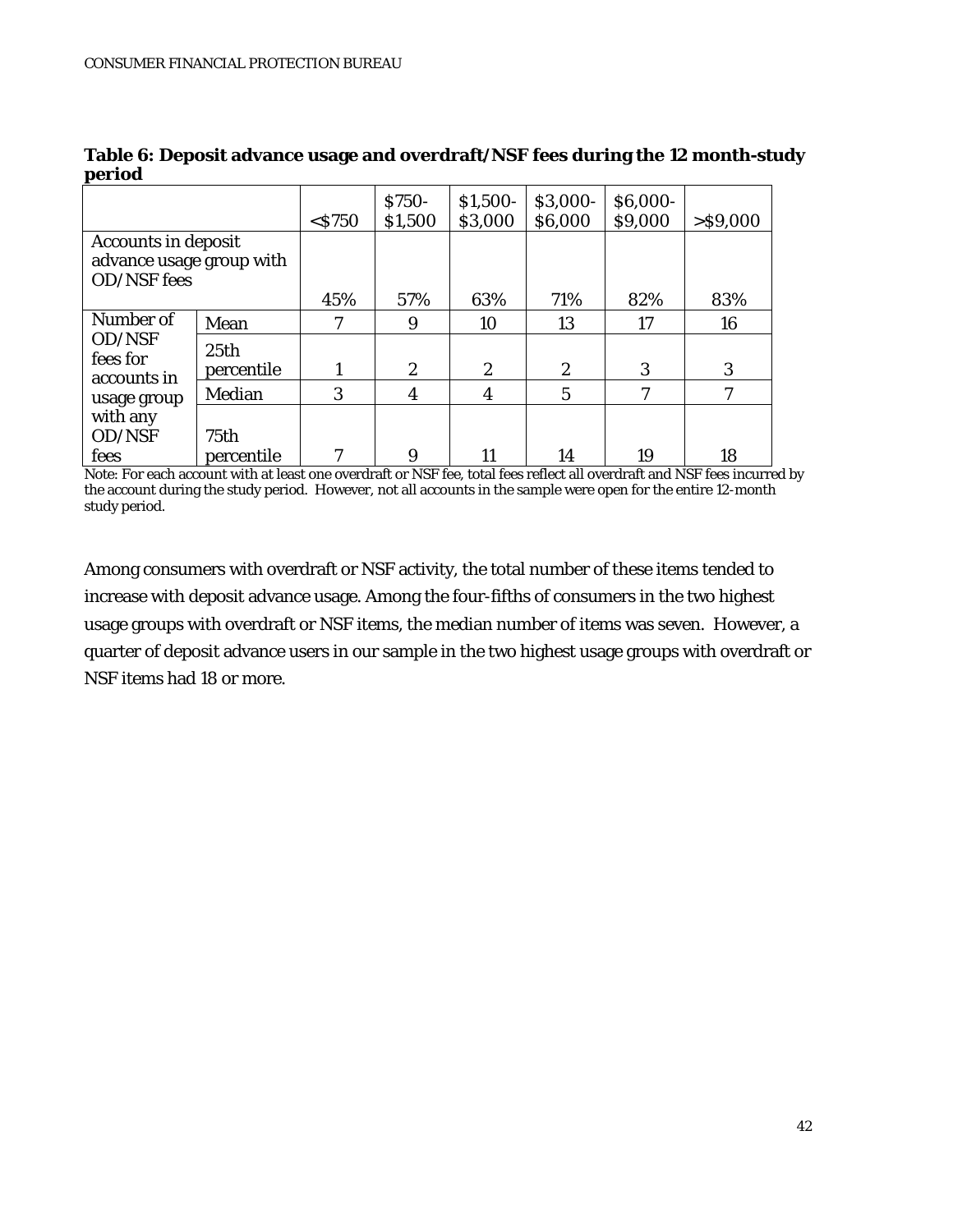# 4. Conclusions and Implications

Payday loans and deposit advances are both structured as products designed to meet short-term credit needs, with the full amount borrowed due at the next payday in the case of payday loans and due as soon as sufficient qualifying electronic deposits are received (but no later than 35 days) in the case of deposit advances.

It appears these products may work for some consumers for whom an expense needs to be deferred for a short period of time. The key for the product to work as structured, however, is a sufficient cash flow which can be used to retire the debt within a short period of time.

The data presented in this study suggest some consumers use payday loans and deposit advances at relatively low to moderate levels. Thirteen percent of payday borrowers in our sample took out only 1-2 loans over the 12-month period, and about one-third took out six loans or less. A similar share of deposit advance users (30%) took no more than a total of \$1,500 in advances over the same period of time.

However, these products may become harmful for consumers when they are used to make up for chronic cash flow shortages. We find that a sizable share of payday loan and deposit advance users conduct transactions on a long-term basis, suggesting that they are unable to fully repay the loan and pay other expenses without taking out a new loan shortly thereafter. Two-thirds of payday borrowers in our sample had 7 or more loans in a year. Most of the transactions conducted by consumers with 7 or more loans were taken within 14 days of a previous loan being paid back—frequently, the same day as a previous loan was repaid. Similarly, over half of deposit advance users in our sample took out advances totaling over \$3,000. This group of deposit advance users tended to be indebted for over 40% of the year, with a median break between advance balance episodes of 12 days or less.

We did not analyze whether consumers who use these products more heavily turned to a payday loan or deposit advance initially because of an unexpected, emergency expense or because their regular obligations outstripped their income. Nor have we analyzed what other strategies a consumer might employ, other products she might use in lieu of a payday loan or deposit advance, or the possible consequences or trade-offs associated with these choices. What appears clear, however, is that many consumers are unable to repay their loan in full and still meet their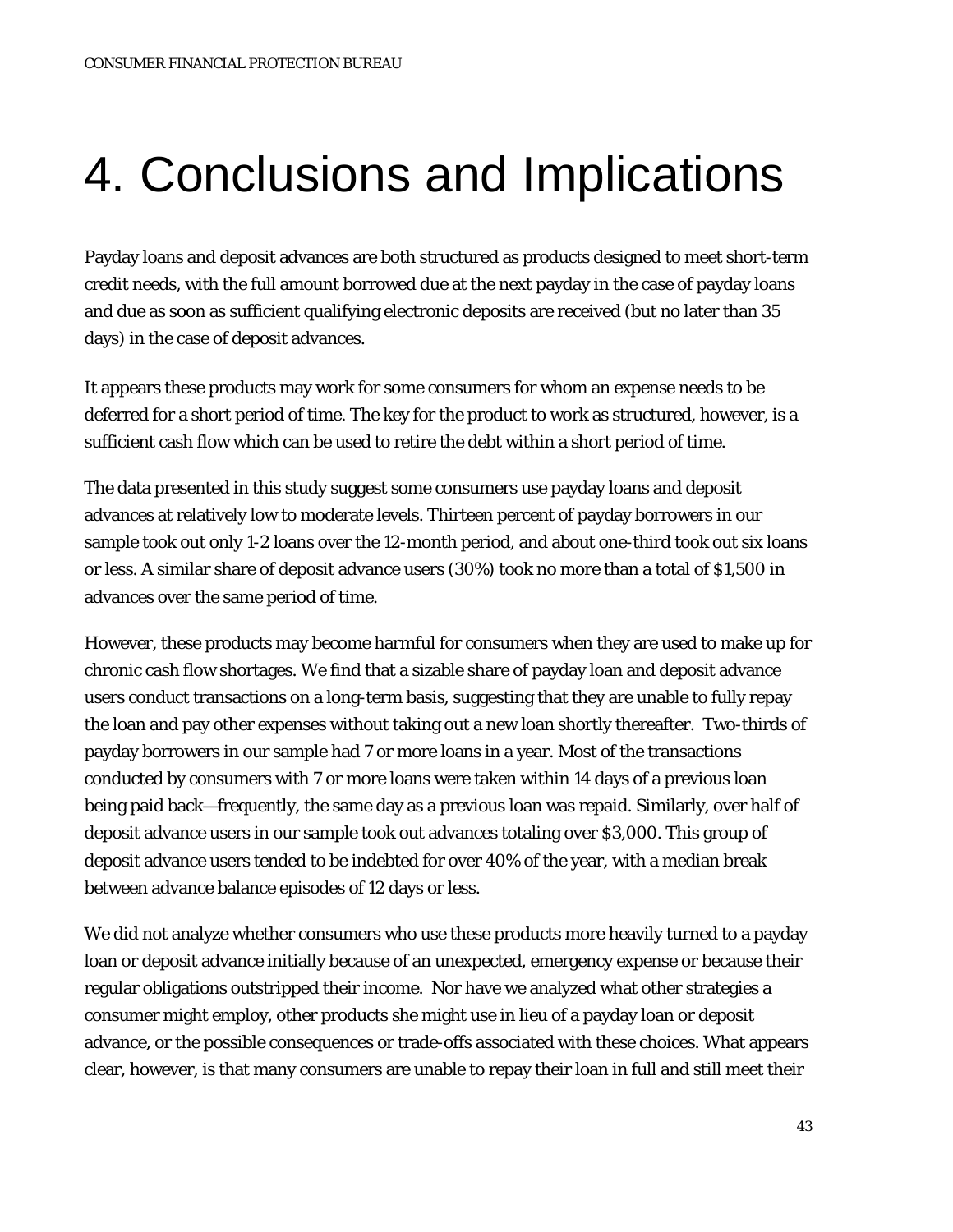other expenses. Thus, they continually re-borrow and incur significant expense to repeatedly carry this debt from pay period to pay period. For both products, the high cost of the loan or advance may itself contribute to the chronic difficulty such consumers face in retiring the debt.

It is unclear whether consumers understand the costs, benefits, and risks of using these products. On their face, these products may appear simple, with a set fee and quick availability. However, the fact that deposit advances do not have a repayment date but rather are repaid as soon as qualified deposits are received adds a layer of complexity to that product which consumers may not effectively grasp. Moreover, consumers may not appreciate the substantial probability of being indebted for longer than anticipated and the costs of such sustained use. To the extent these products are marketed as a short-term obligation, some consumers may misunderstand the costs and risks, particularly those associated with repeated borrowing.

In addition, the current repayment structure of payday loans and deposit advances, coupled with the absence of significant underwriting, likely contributes to the risk that some borrowers will find themselves caught in a cycle of high-cost borrowing over an extended period of time. As we have seen, payday loans are generally required to be repaid at the consumer's next payday and deposit advances are repaid out of ensuing electronic deposits, typically derived from wages or other regular source of income. These products are represented as being appropriate for consumers who (1) have an immediate expense that needs to be deferred for a short period of time and (2) will have a sufficient influx of cash by the next pay period to retire the debt – and to pay the significant borrowing costs. Yet, it does not appear that lenders attempt to determine whether a borrower meets this profile before extending a loan. Lenders may instead rely on their relative priority position in the repayment hierarchy to extend credit without regard to whether the consumer can afford the loan. This position, in turn, trumps the consumer's ability to organize and prioritize payment of debts and other expenses. Other structural and usage characteristics may also play a material role in harms experienced by consumers.

Our findings thus raise substantial consumer protection concerns. The CFPB intends to continue its inquiry into small dollar lending products to better understand the factors contributing to the sustained use of these products by many consumers and the light to moderate use by others. We will analyze the effectiveness of limitations, such as cooling-off periods, in curbing sustained use and other harms. Separately, we are analyzing borrowing activity by consumers using online payday loans.